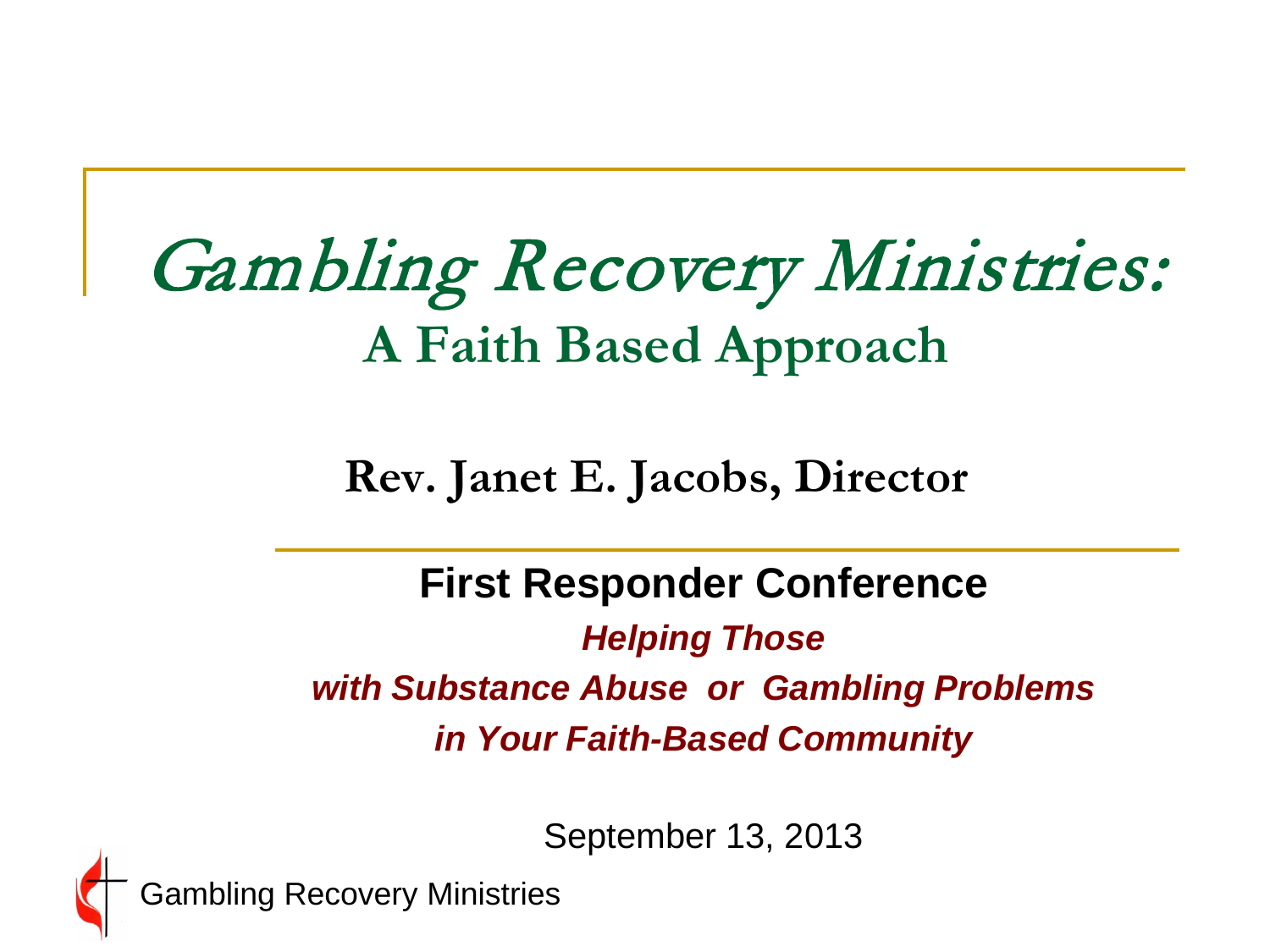#### **2001 …**

# **THE question ?**

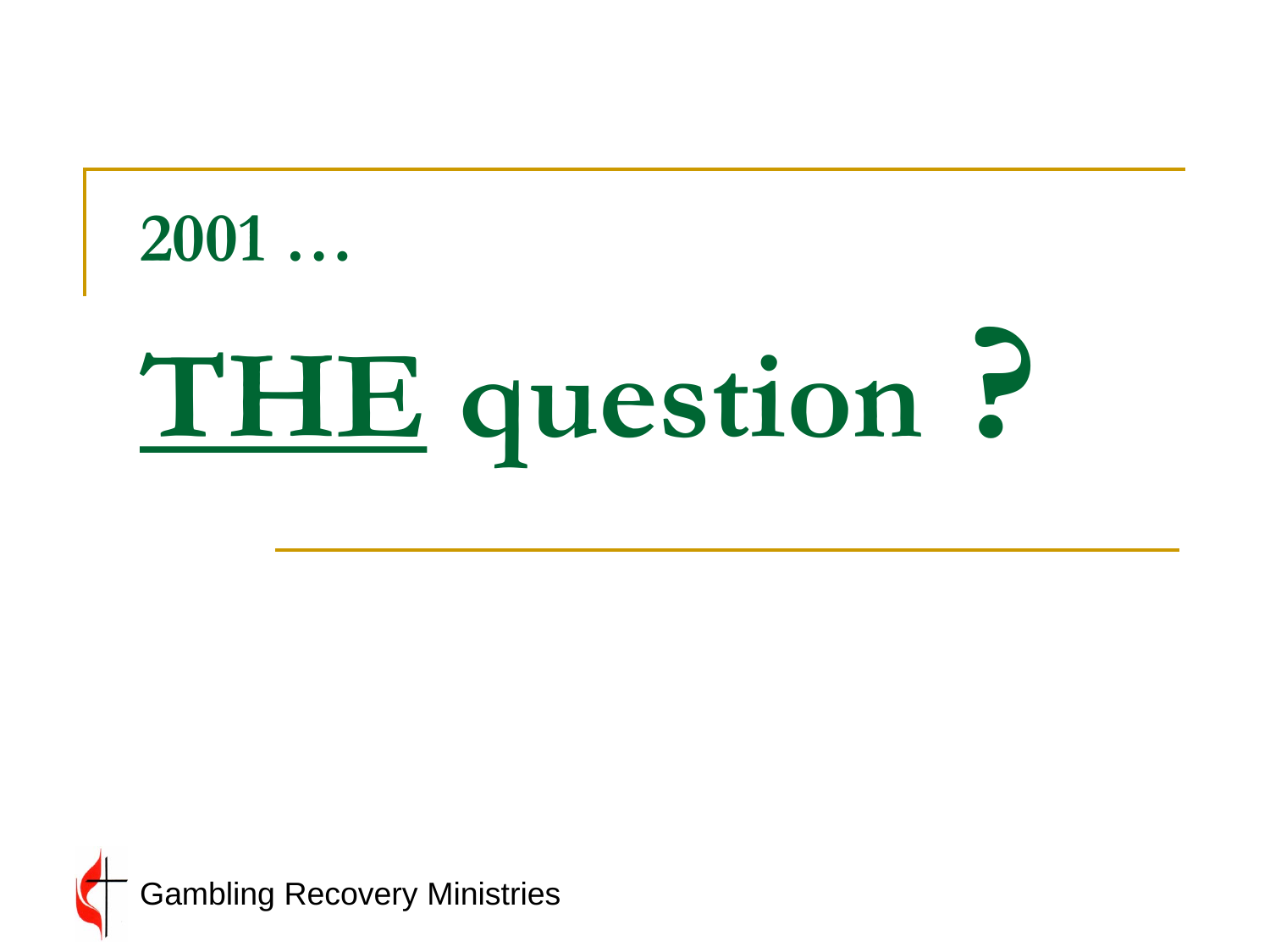#### **Vision Statement:**

#### The vision for Gambling Recovery Ministries (GRM) is that of **life-saving Christian outreach to persons directly affected by compulsive gambling through specialized ministries**

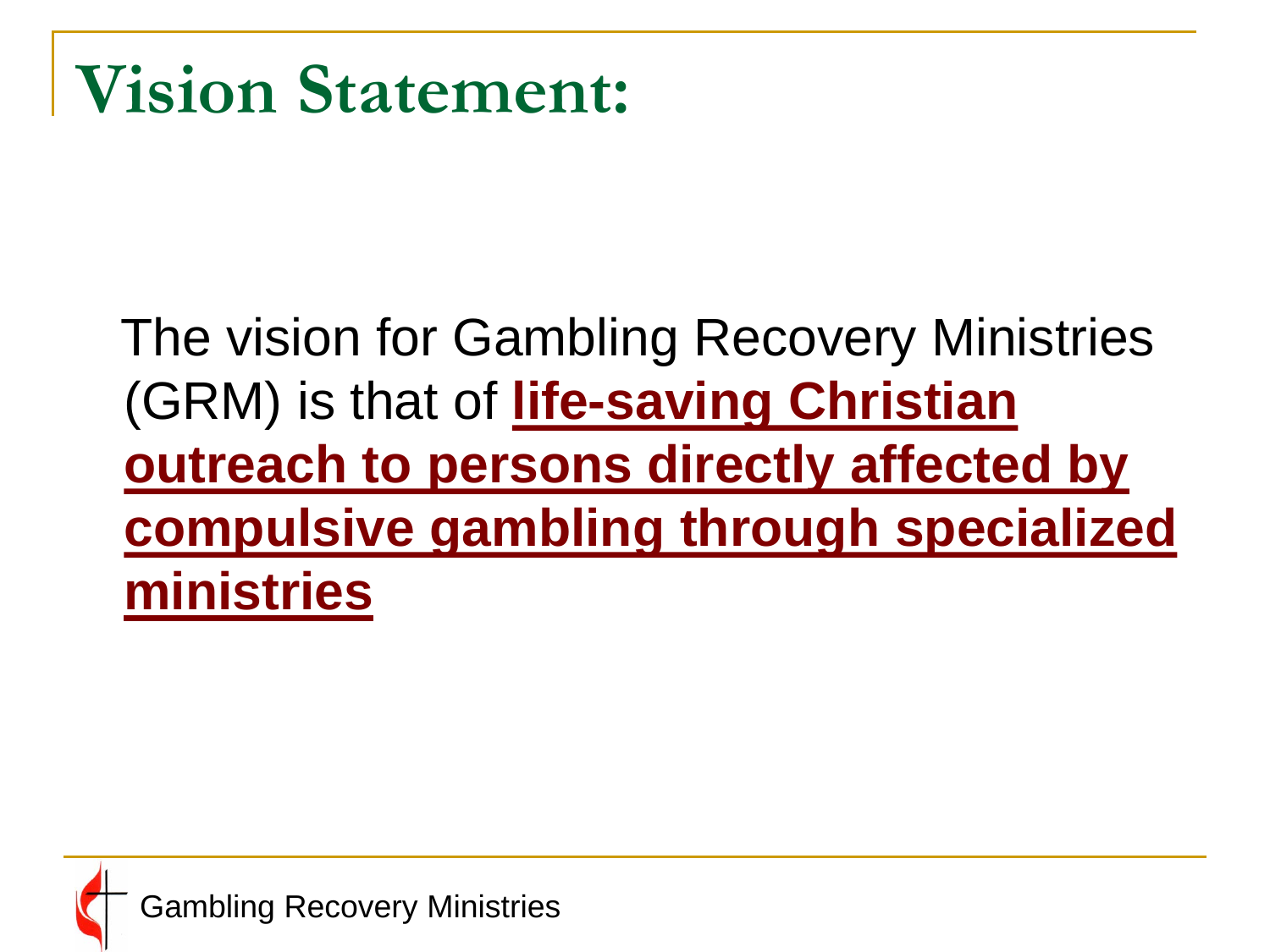### **2013 … WHERE ARE WE?**

- *Supportive Consultation* **with individuals**
- **Example 2 Figure 1 Figure 1 Figure 1 Figure 1 Figure 1 Figure 1 Figure 1 Figure 1 Figure 1 Figure 1 Figure 1 Figure 1 Figure 1 Figure 1 Figure 1 Figure 1 Figure 1 Figure 1 Figure 1 Figure 1 Figure 1 Figure 1 Figure 1 Figu**
- Community outreach **educational meetings**
- **Health fairs**
- Counseling agency **staff enrichment**
- **Local church pulpit** presentations

**more …**

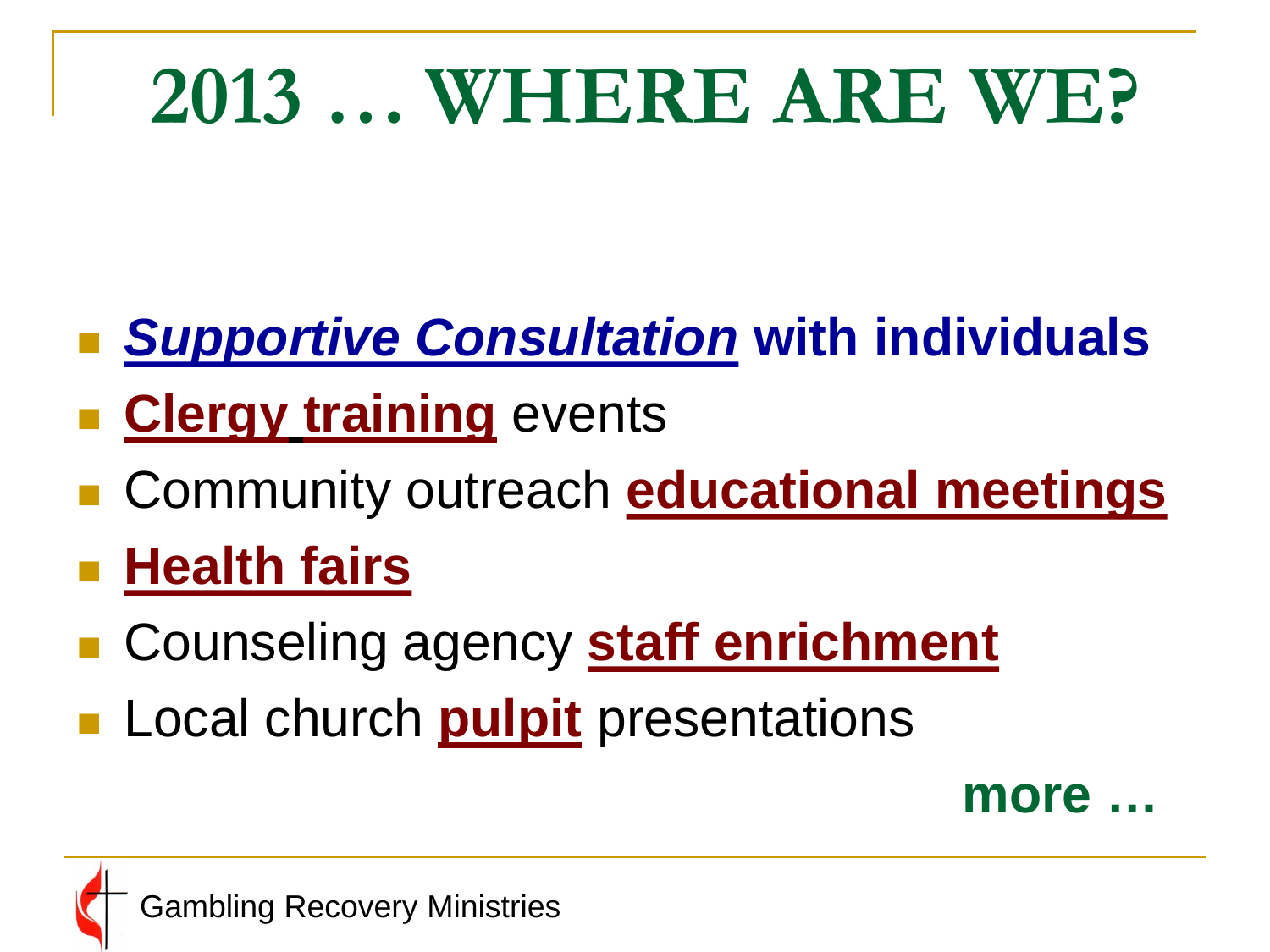#### **2013 continued …**

•**Youth groups** and teen organizations (SADD)

- •Lay **ministry groups** (men's and women's groups, parent groups, Stephens Ministers, parish nurses)
- College **classroom** teaching
- •**Providing CEU conferences** on problem

gambling

•**Providing workshops** at other professional conferences

•**Website: [www.grmumc.org](http://www.grmumc.org/)**

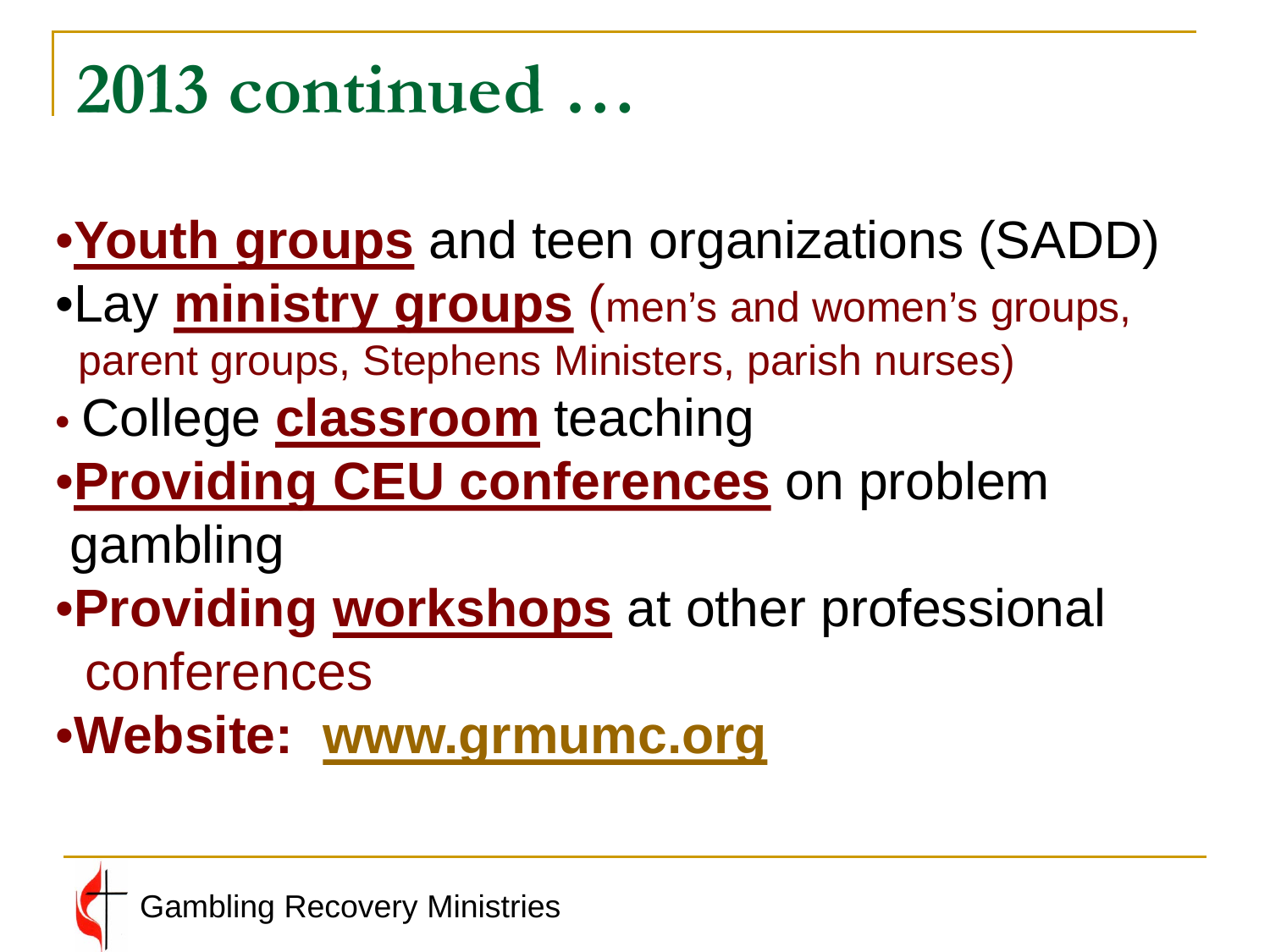#### **GRM provides educational materials about problem gambling VOUR CHURCH'S NAME A Mini-District Event for You!! STORIES OF**

- **Treatment Provider info**
- **NCPG & State Councils' publications**
- **GRM news articles & specialty brochures**
- **Many more publications**

 $\bigcup_{n \in \mathbb{N}}$ 

Compulsive

Gambling

**TITLE NUMBER OF** 

**X HAZELDES** 

**Videos,CDs,DVDs**

 $W_{\text{hen}}$ 

Someone

**You Love** 

**Gambles IN HONDARY MAN, CAC.** 

**WHAZELOUN** 

*FIRST…***Aid Resource Guide**

Releasing

**Guilt About** 

Gambling

**3 HAZELDEN** 





ista Recepente Mististri ation and nor-kell packed with

**Real life stories** who have suffered AND survived the<br>s of garddeg addiction: los jut los summit<br>a magne quies six ldf fot sur dread **Real hope offered** 

ion on treatment and vecovery:<br>statistic Lisates ispetel is public are Real help given de variety of hand-out materials: fass as angelsin dinna sul bis issu M2CH isjes

**YOUR DATE ... YOUR TIME** Questions? VOUR CRURCH PHONE #<br>VOUR CRURCH structus<br>fra Recovery Ministries is an Advance Special of Di

THOLOGIC

**GAMBLIN** 

CHEMICAL

MENU OF OPTIONS



| <b>STREET, CONSTRUCTION</b>                                                                  | <b><i>Billiands admission</i></b>                                                                                                                                |                                           |
|----------------------------------------------------------------------------------------------|------------------------------------------------------------------------------------------------------------------------------------------------------------------|-------------------------------------------|
| and a first control bearing the company<br><b>Automobile Avenue</b><br><b>BARBARASE</b><br>٠ | to be come to consider the<br>- Store pred mix same in a since page                                                                                              |                                           |
| 1. Protect care producers in time in orbits<br>a what are bring                              | empirate.<br><b>Records the United</b>                                                                                                                           |                                           |
| Talking to<br>Students About<br><b>GAMBLING</b>                                              | <b>ALCOHOL:</b><br><b>Services</b><br>2. Shill countries active lead for a programmer and<br>governo il scriptore in a chiesa<br>1. Profit intermediate research |                                           |
|                                                                                              | m.<br>2. Scottish Autora content comes digested<br><b>CONTRACTOR AND INCOME.</b>                                                                                 | <b>ADOLENCENT</b>                         |
|                                                                                              | 4. StartLook expenses and country<br>1214-1214<br><b>The East</b><br>1. Supply parties for the control and                                                       | <b>CONTRACTOR</b><br><b>COMPUTAIVE</b>    |
|                                                                                              | <b>Service</b><br><b>College and</b>                                                                                                                             | <b>GAMBLING</b><br>٠<br><b>CARD CARDS</b> |
|                                                                                              |                                                                                                                                                                  | <b>Paradox</b>                            |
|                                                                                              |                                                                                                                                                                  |                                           |
|                                                                                              | Gentley Hdy Lines<br>that of the data Product Landsing Bulletin Links                                                                                            |                                           |
|                                                                                              | paintings from James<br><b>Profit of Asia and China Constitutions</b>                                                                                            |                                           |
|                                                                                              | <b>Sales MacLead for him Barrer</b><br>ALC: NA PER                                                                                                               |                                           |
|                                                                                              | the risk production and this der forms often<br><b>Countries don Robin</b>                                                                                       |                                           |
|                                                                                              | <b>Sacred Current Leading Anglish, Summit</b><br>app \$5.000                                                                                                     |                                           |
|                                                                                              | <b>Security College Instructs &amp; Inc. (2014)</b>                                                                                                              |                                           |
|                                                                                              | <b>Lasting Bronzy Grands</b><br><b>BLOADLINGHOUSE</b>                                                                                                            |                                           |
|                                                                                              | -----<br>sented advertise manual                                                                                                                                 |                                           |

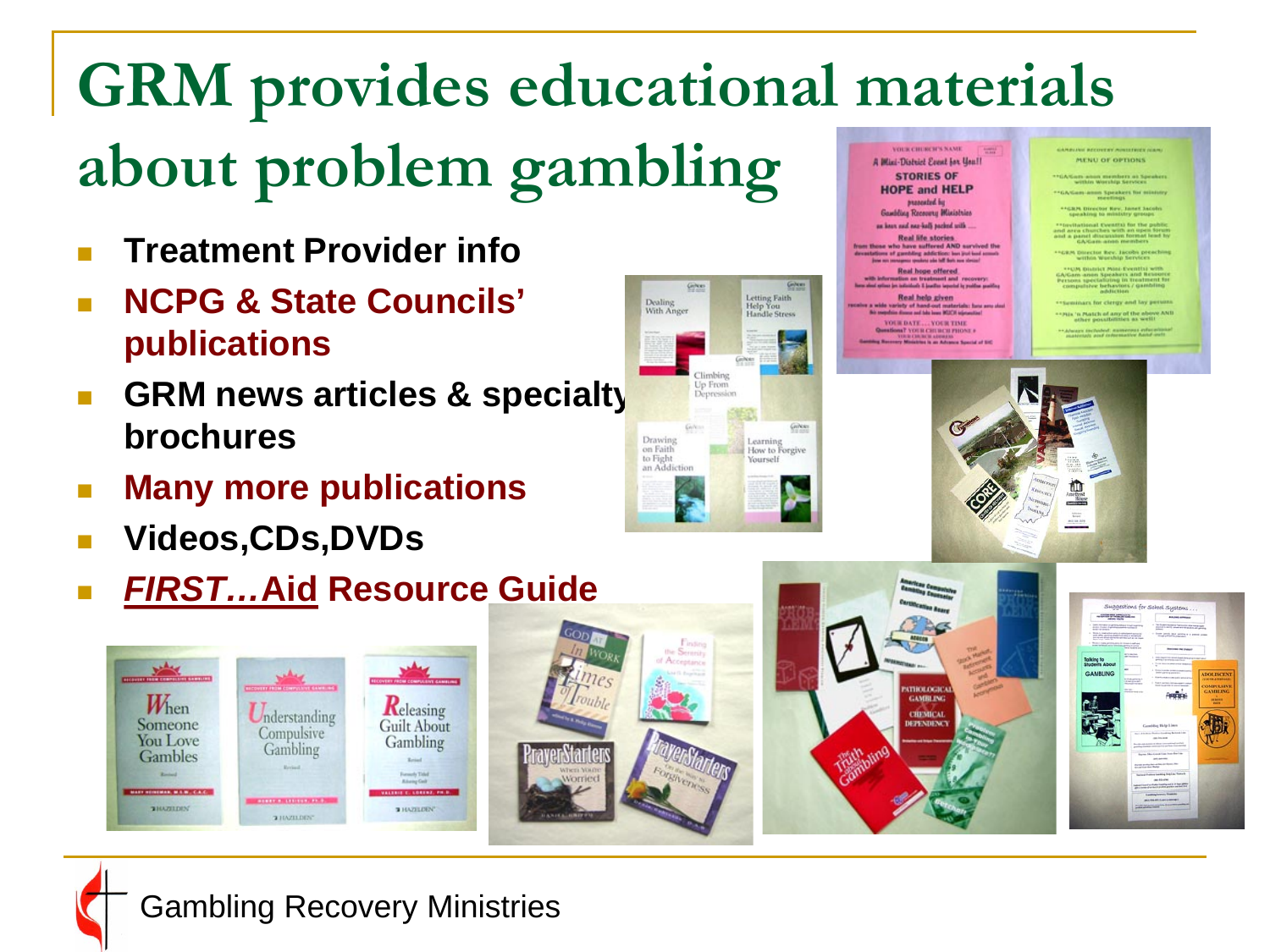#### **GRM includes materials from GA and Gam-Anon**



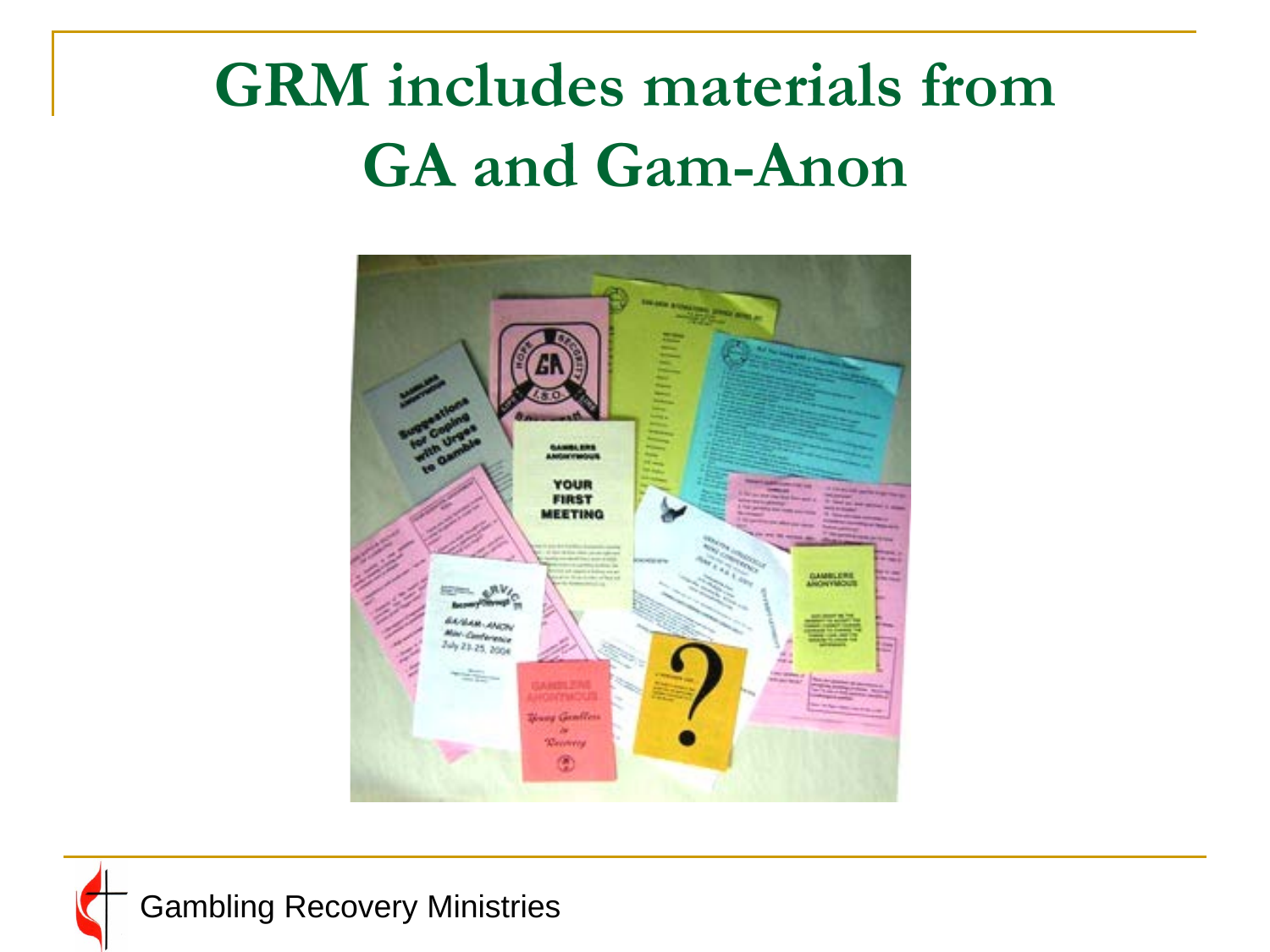# HOW  **may a faith-based ministry** uniquely **fulfill a role of support?**

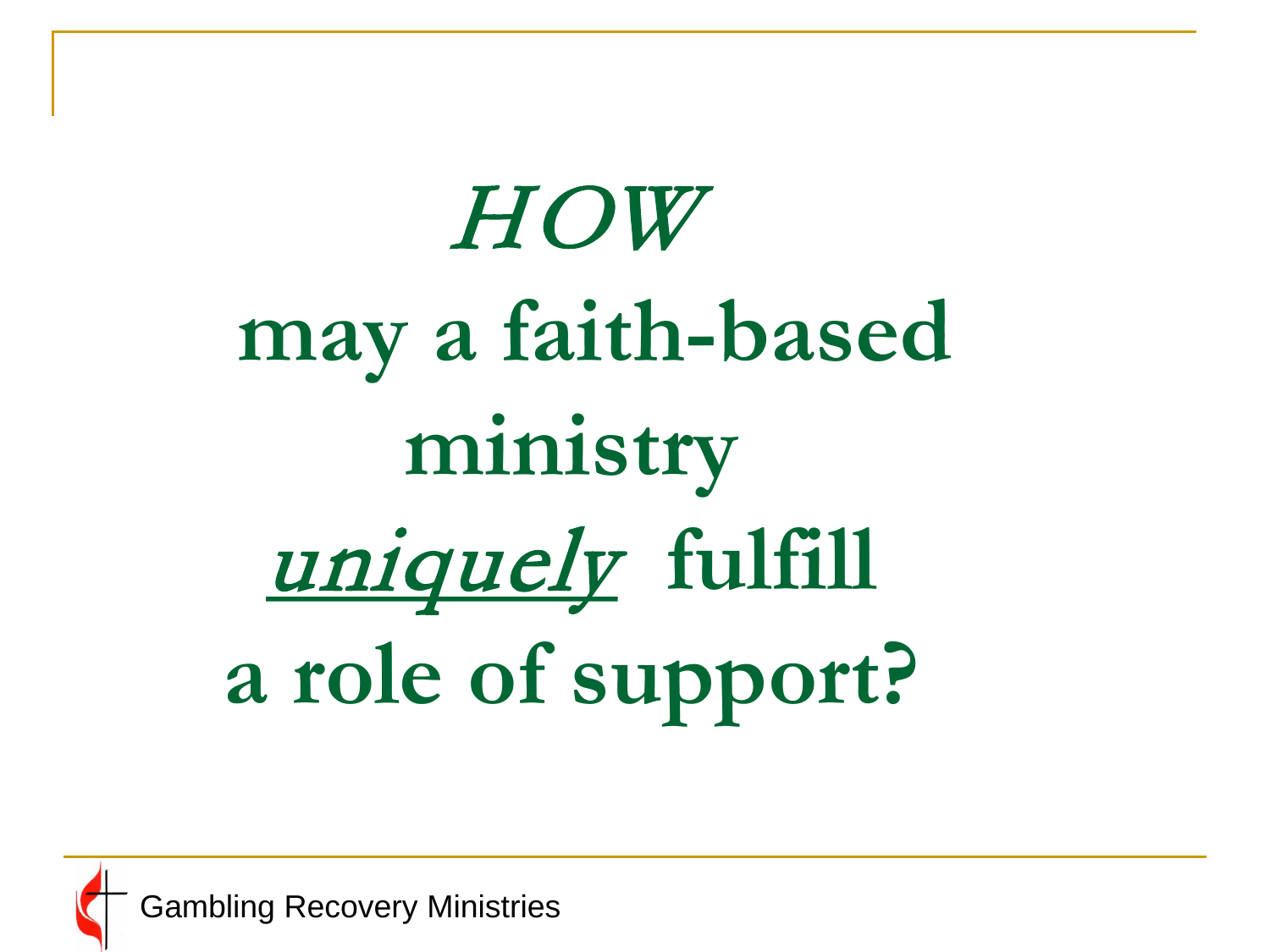

#### **\*\****Service to all persons*

#### *\*\*Denominational Connectional structure >> help beyond parish & IC*

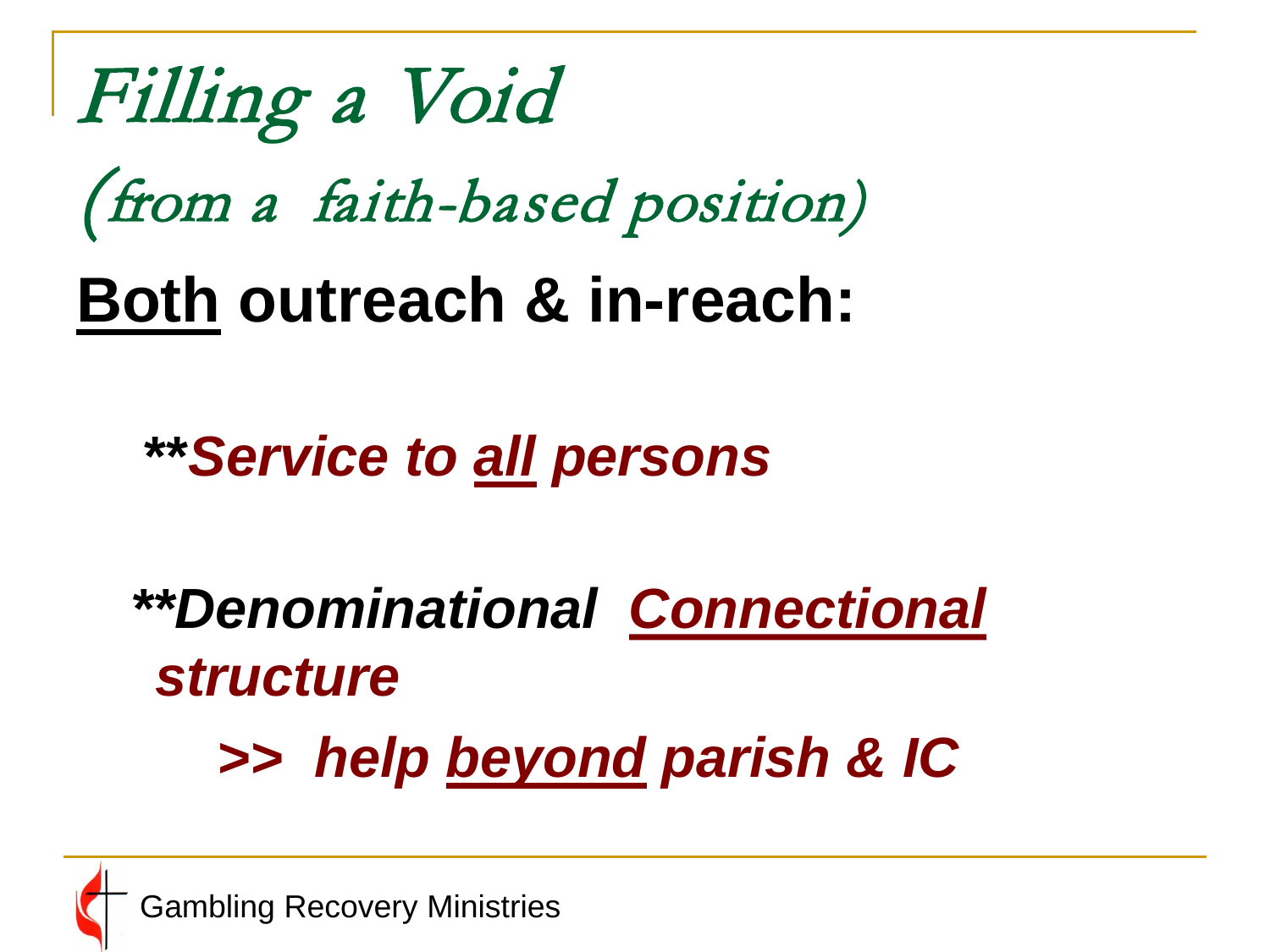Filling A Void …

*in between treatment and support groups*

- **\*\* May be viewed as "safer" in terms of anonymity (i.e., talking to a pastor)**
- \*\* **One-on-one**: much like an anonymous Helpline Call – in person or on the phone
	- \*\* Provides a safe **testing-of-the-waters-forhelp** kind of setting

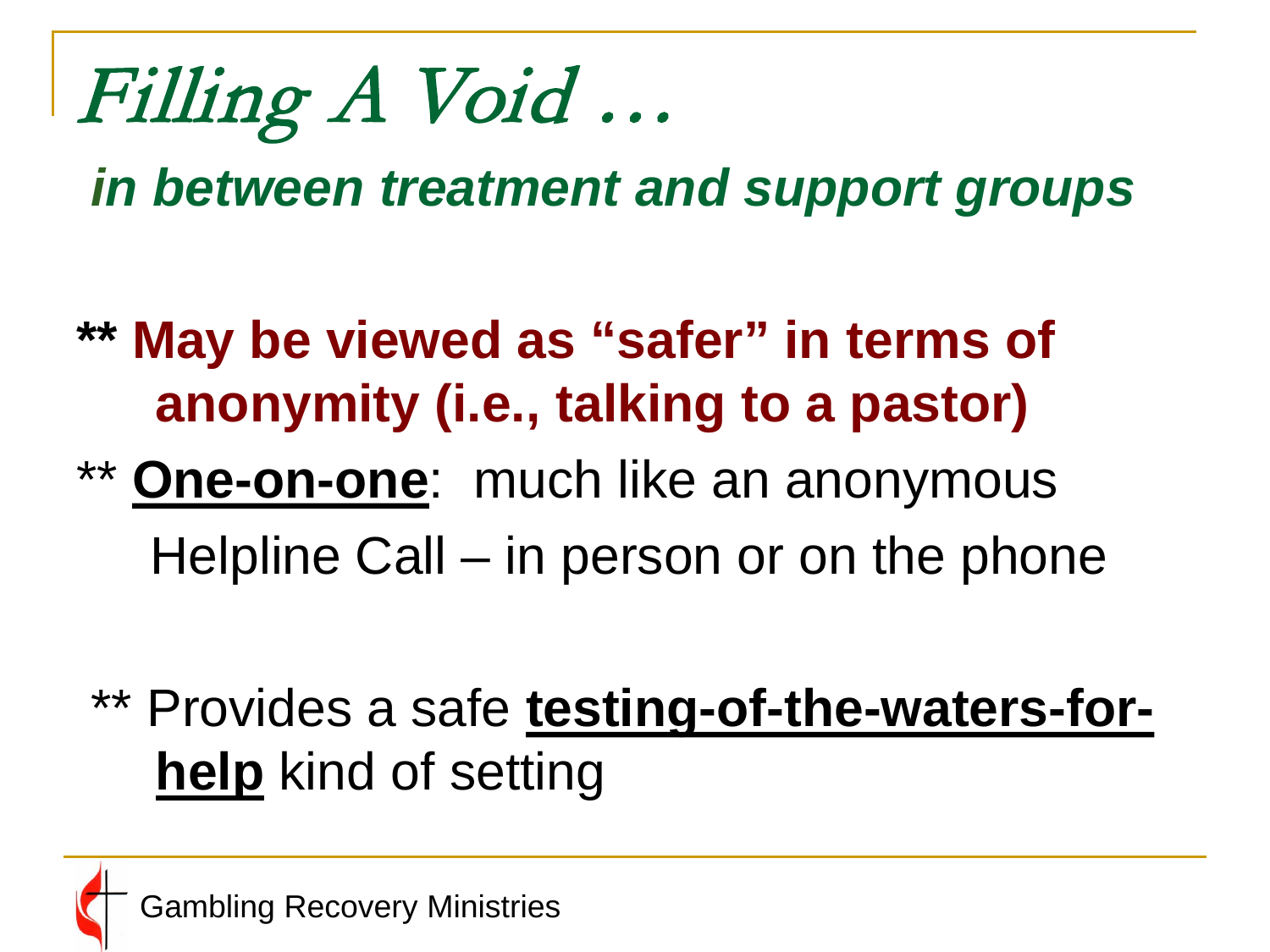Introducing … a Continuum of Care

#### **Serves as the "moving sidewalk" TOWARD treatment and support groups**

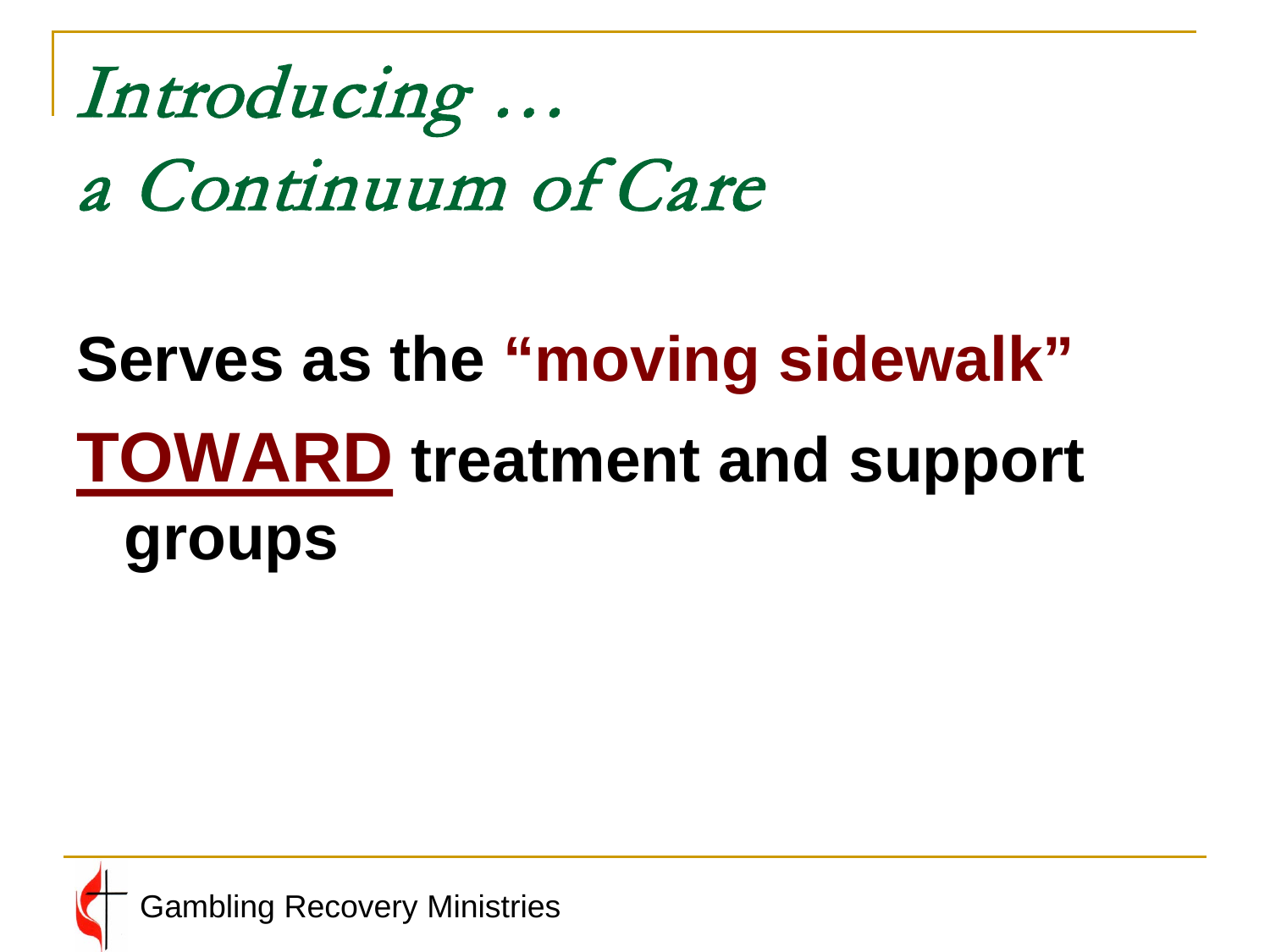### Bridging the Gap …

# **created when the issue of sin AND the simplistic solution to**  *Just stop it!*

#### **is traditionally offered.**

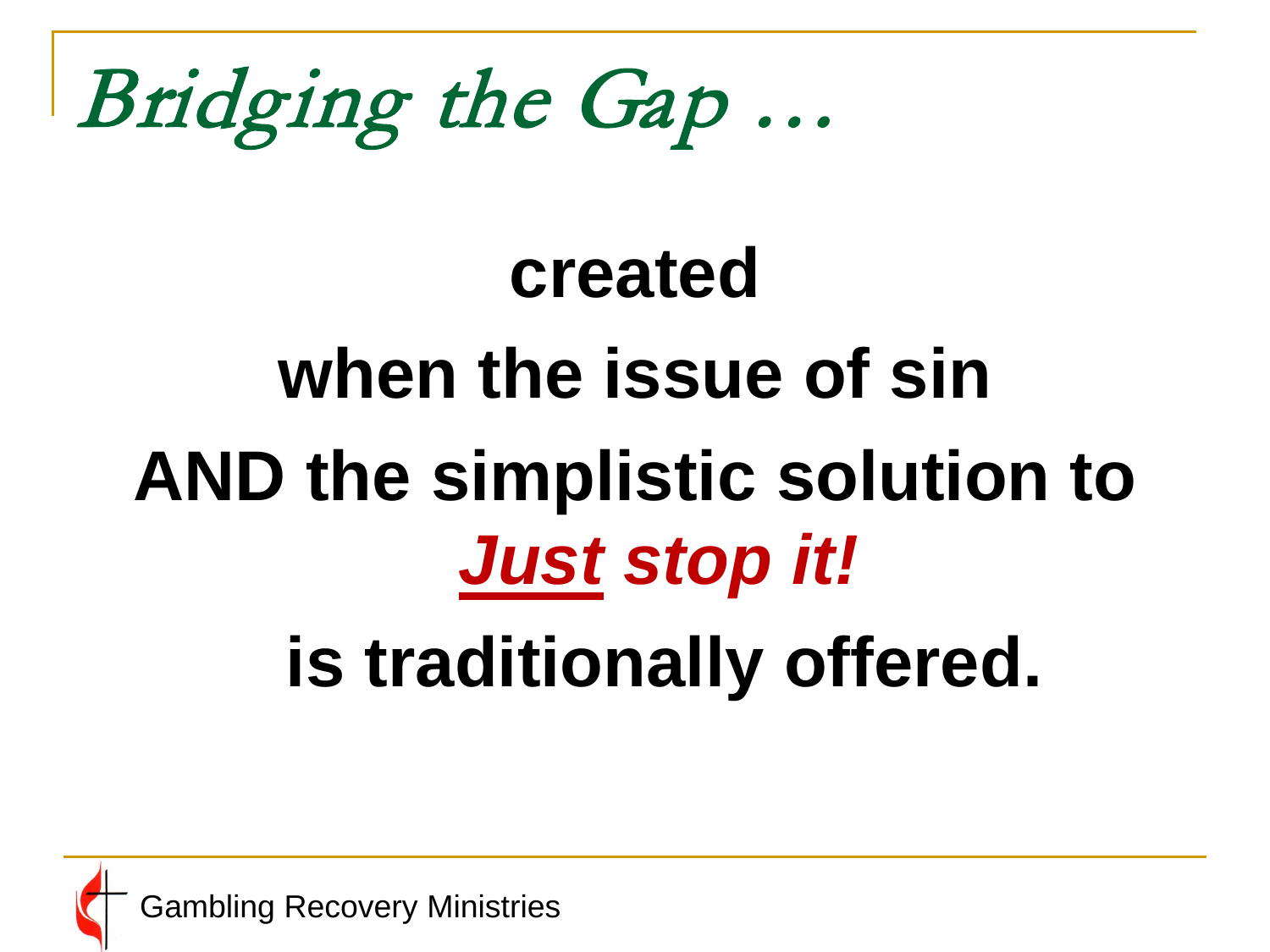#### Providing spiritual support as requested

- **Prayer**
- **Example 1 Spiritually oriented therapeutic literature**
- **Pastoral Counseling**
- **Holy Communion**

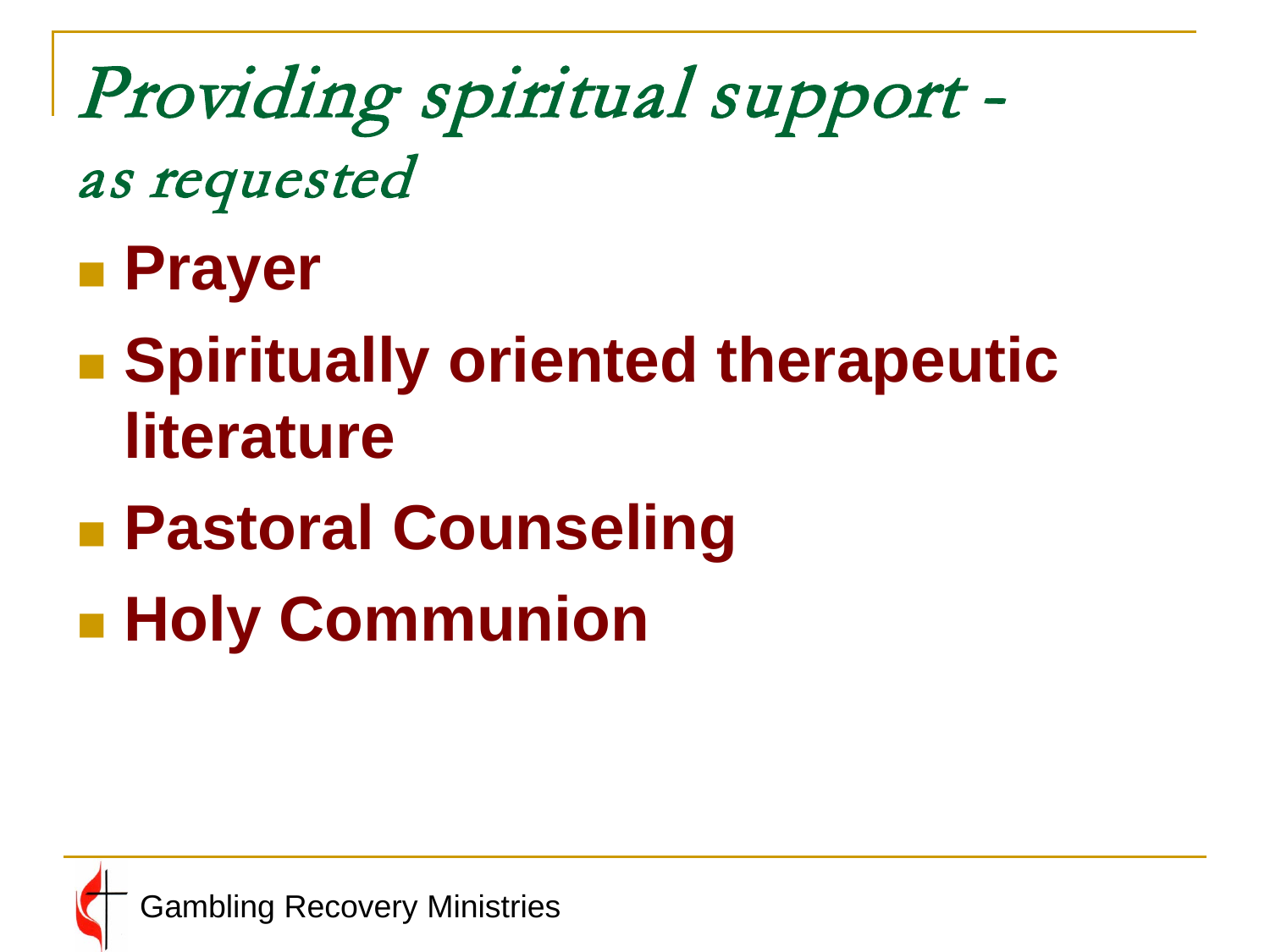### Serving as an unofficial advocate

#### **for …**

- **GA / AA / NA, etc.**
- Gam-Anon/Al-Anon/Narc-Anon, etc
- **Treatment Providers\*\*\***
- **Professional Continuing Education Events, etc.**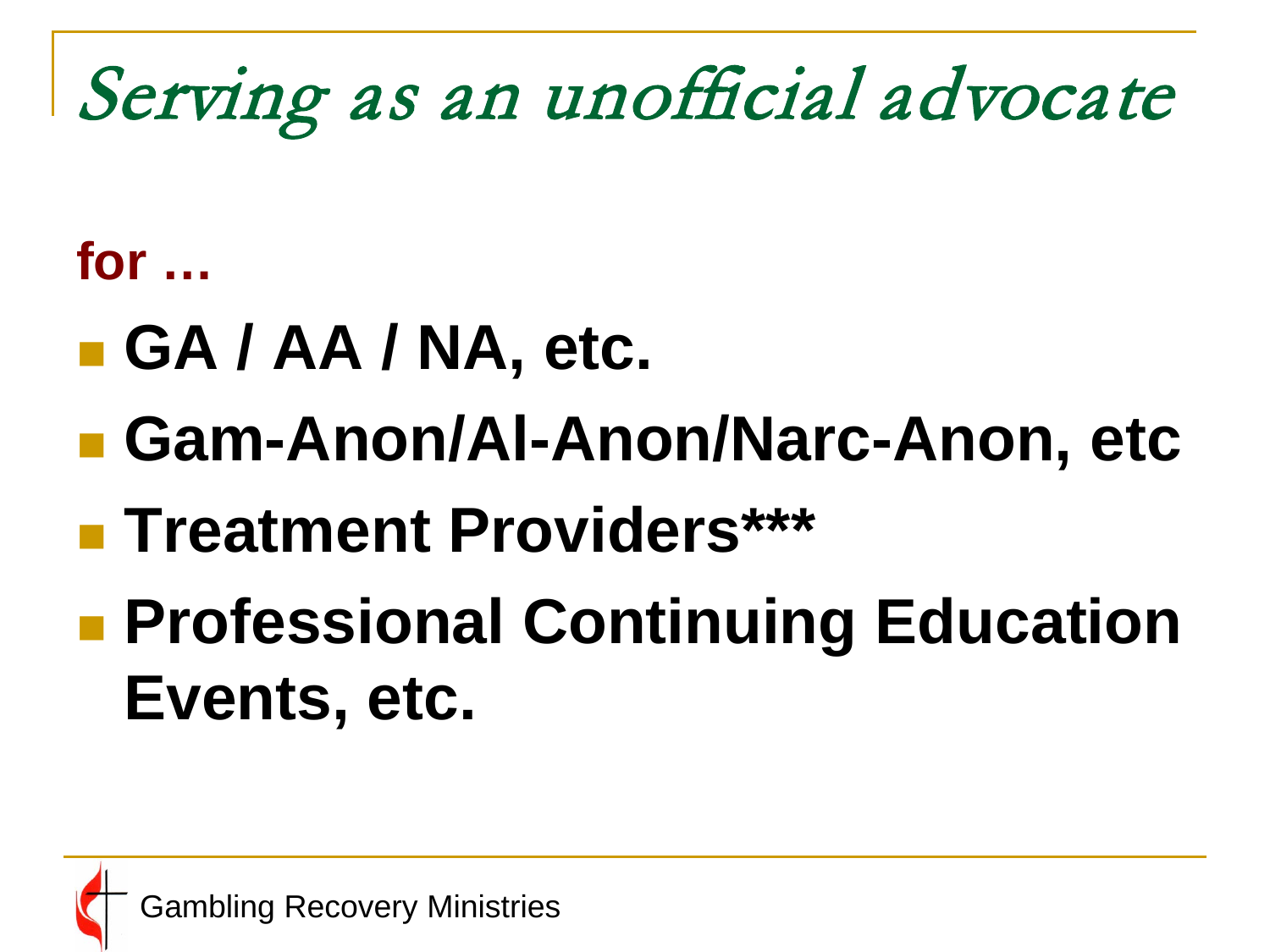### Providing professional CEU events

#### NOTE:

 **Issues of addiction in the parish (and how clergy can be more effective in handling them) can be specifically addressed as well as other issues for all professionals concerned with addiction.**

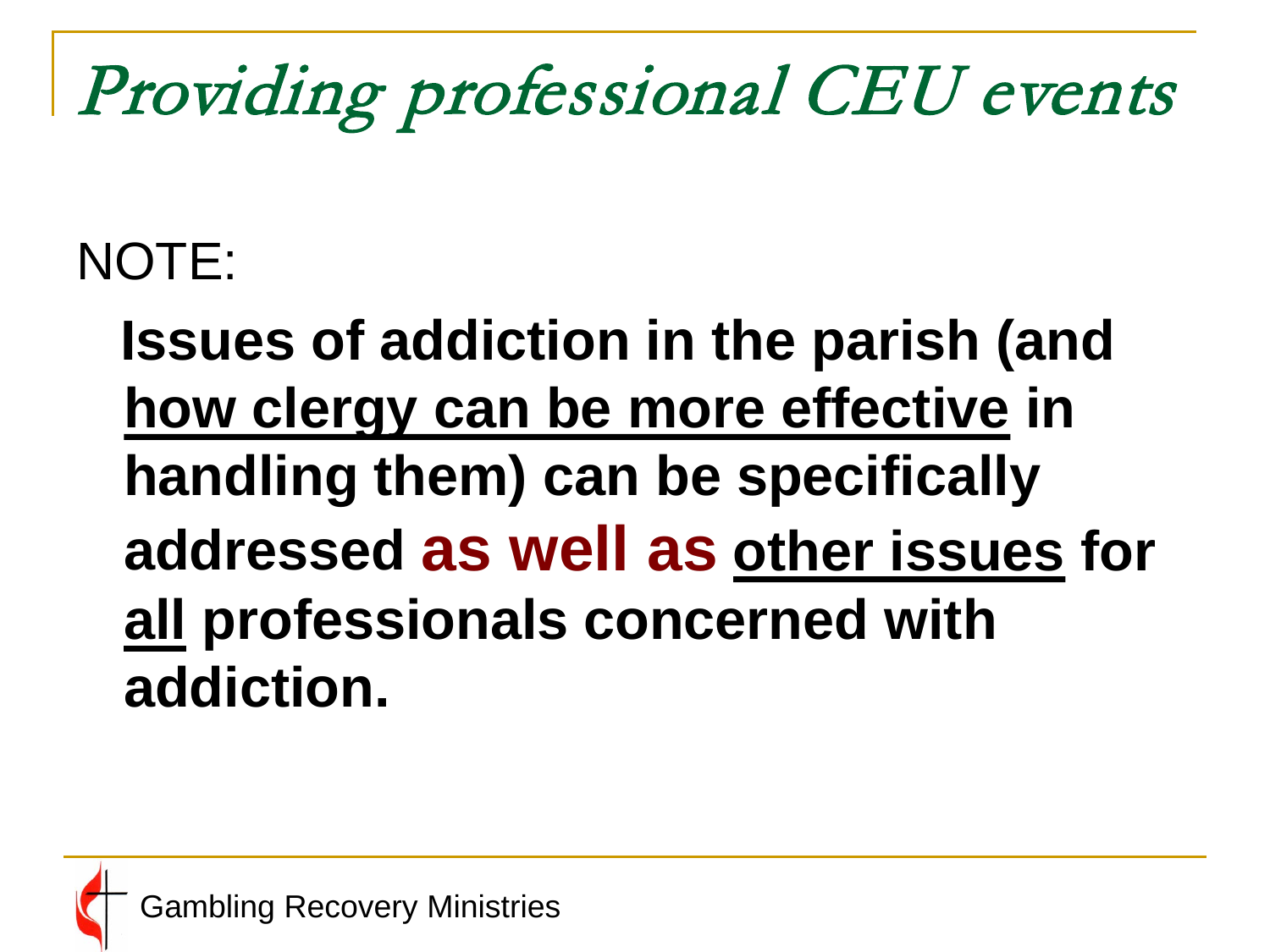### **Spiritual Issues in Recovery** Lunch Session

# **Blame Shame Guilt**

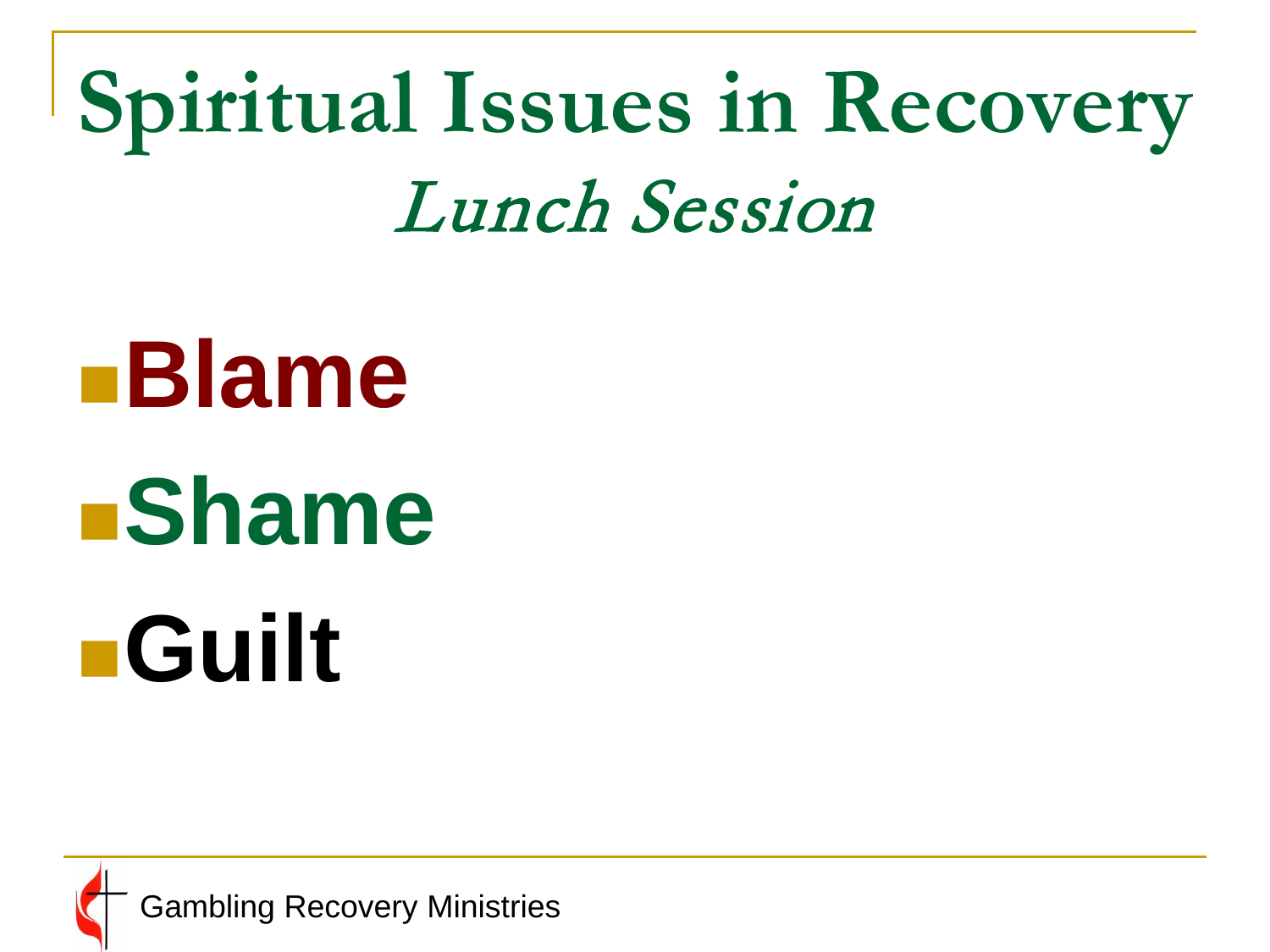

 **Blame may be used to deal with one's anger about gambling losses** 

- **Gambler may blame God for the losses;**
	- **therefore, why pray to the One who brought the "bad luck" ??**

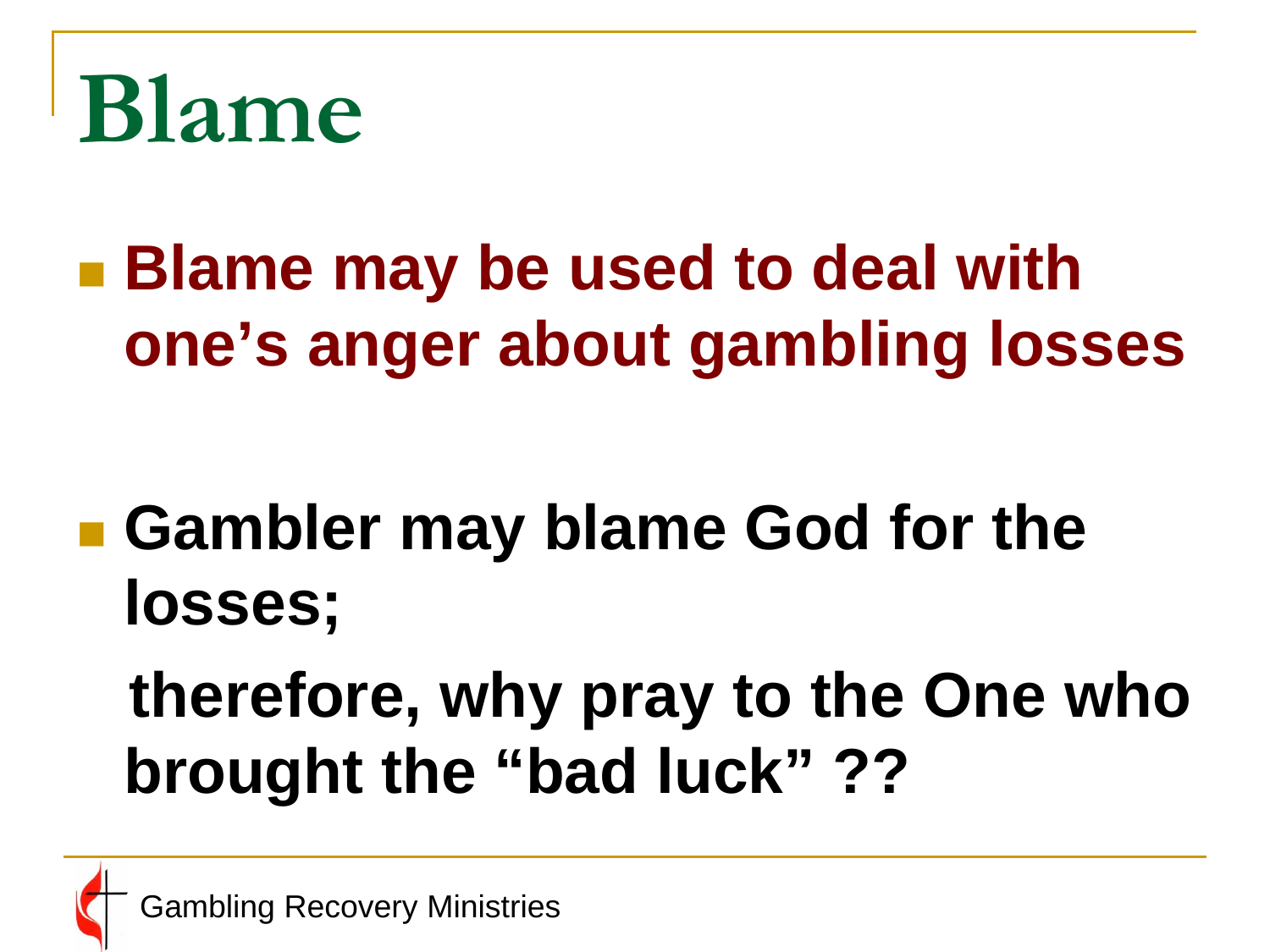

### **Prayer: the gambler may think (s)he is not worthy of being: a pray-or the object of others' prayers Family members can feel great shame, also.**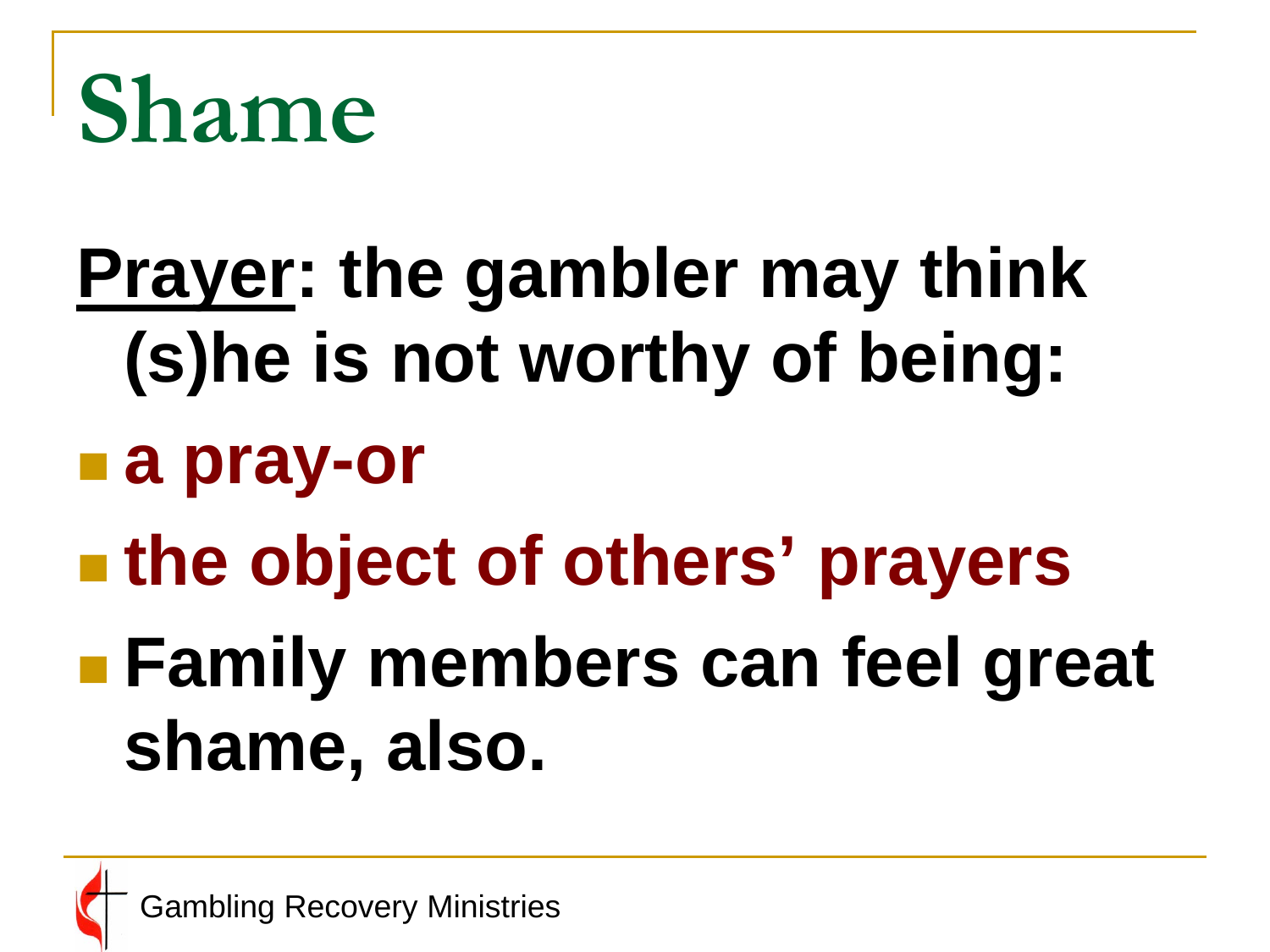## **Guilt**

- **Exactle Starts early, when the lying begins**
- Can become obsessive *(when in recovery, (s)he can't seem to apologize enough)*
- **If loved ones invoke guilt (or it is perceived that this is happening), chronic anger & fear can develop.**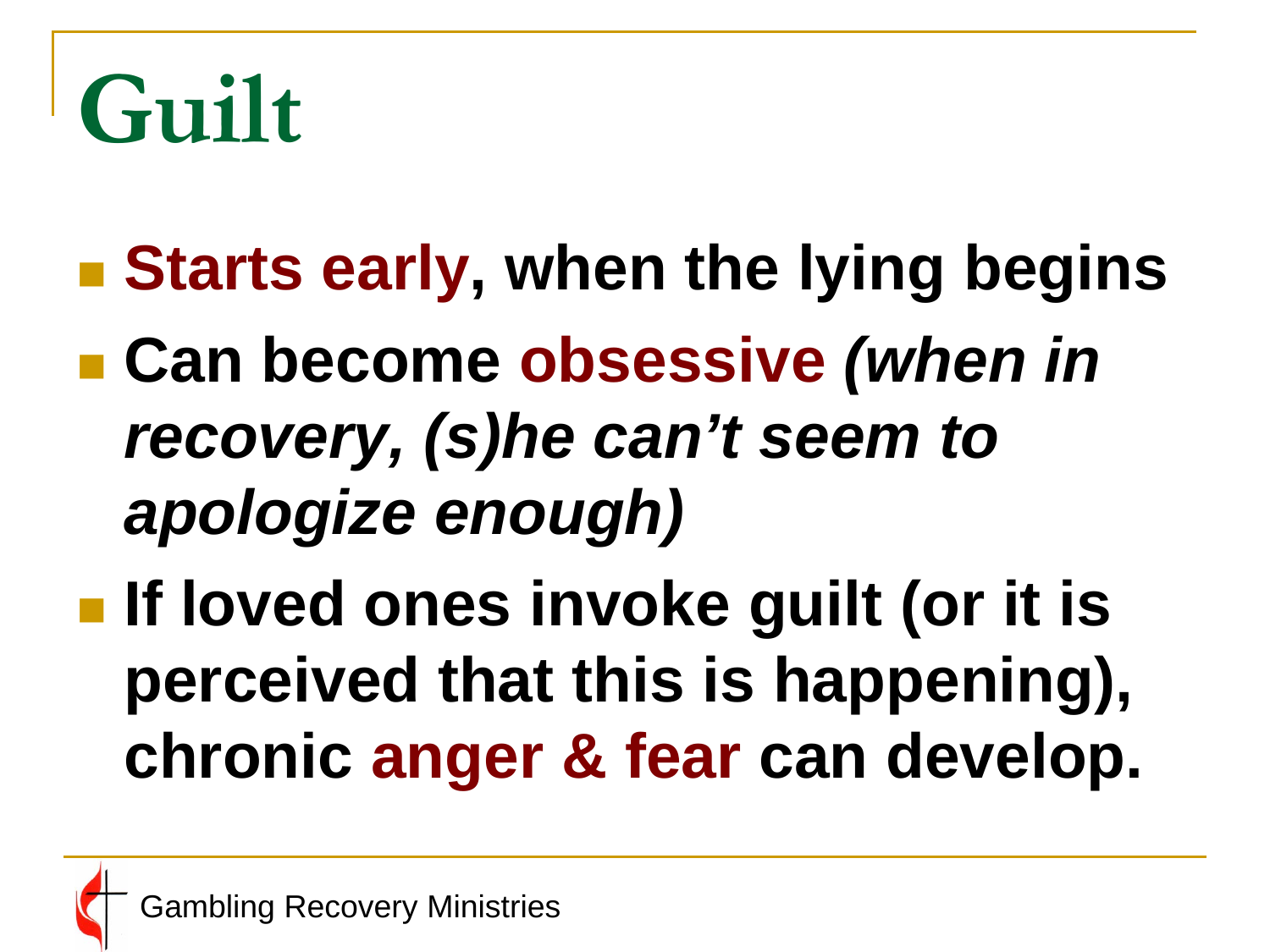

### *Absolute thinking* **patterns can accentuate feelings of guilt.**

### **E.g., God will** *never* **forgive me.**

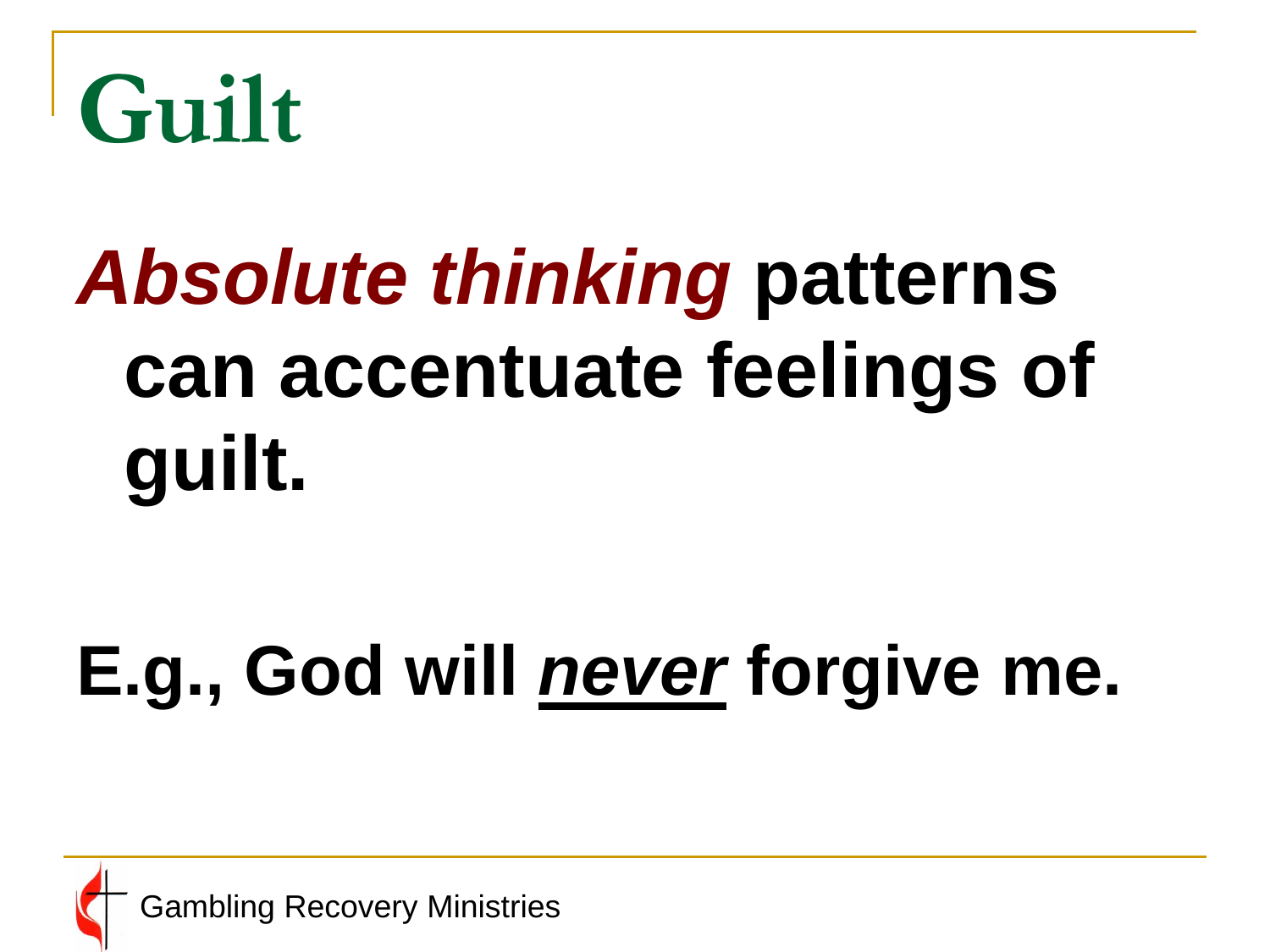

### *ALSO, is one even entitled to the forgiveness of others?*

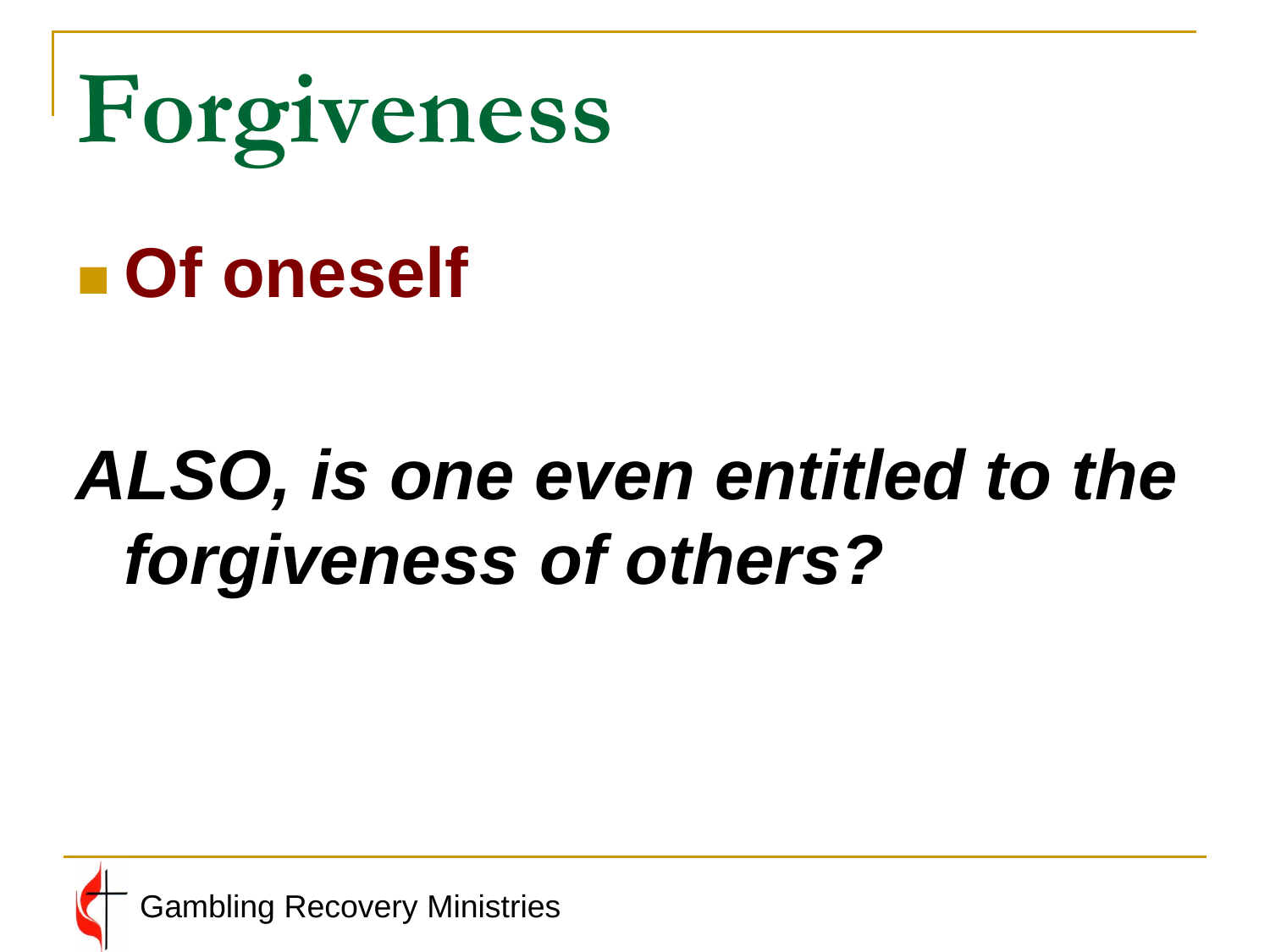

### **others' forgiving of the gambler AND**

 **the gambler's forgiving others Present & past anger issues AND the need for a scapegoat can cloud the perception that forgiveness = a necessary step in recovery.**

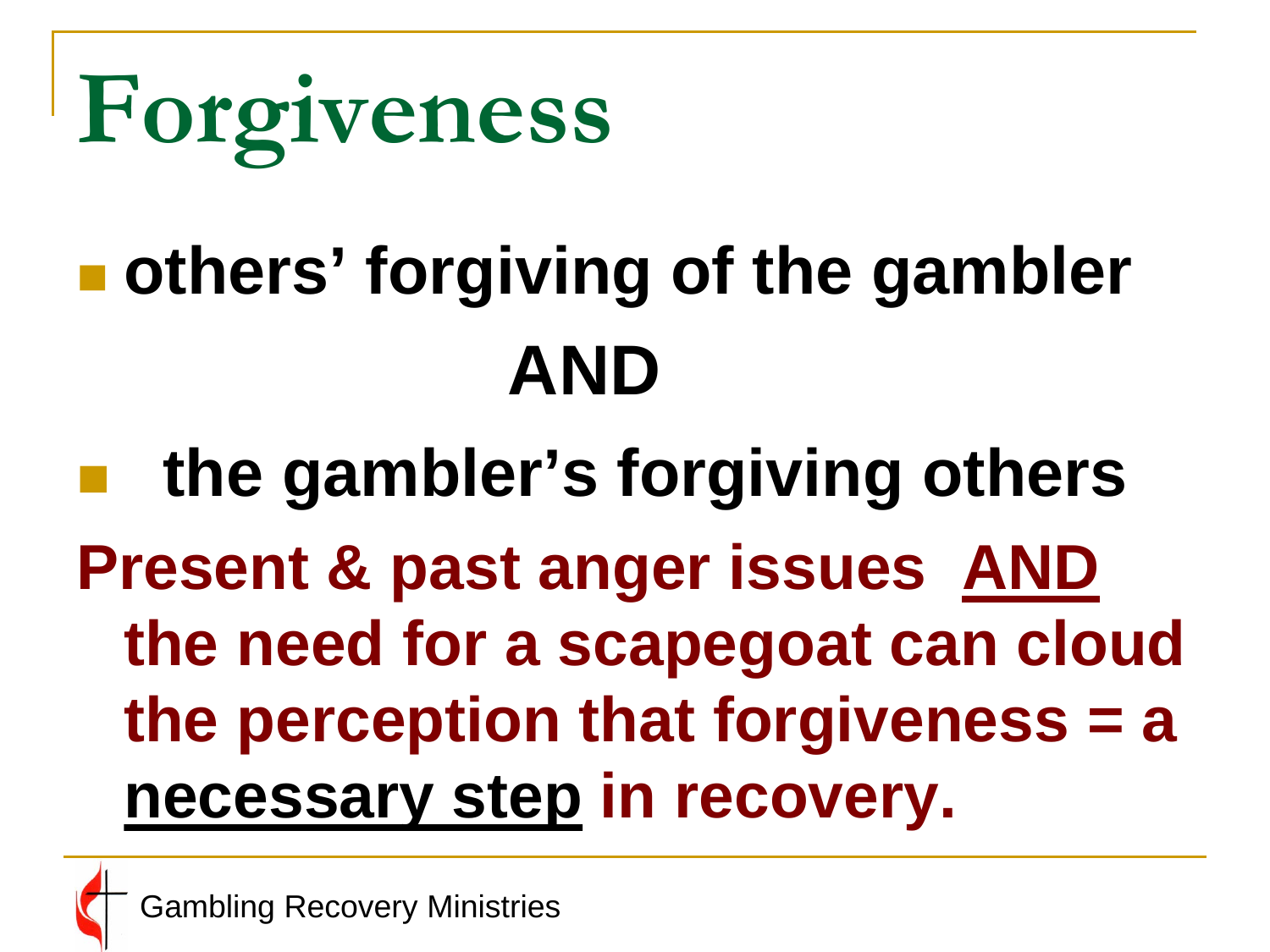# **Forgiveness**

### **Children of gambler parents: have a particularly difficult time with forgiveness issues since this "invisible" addiction is less concrete and harder to understand.**

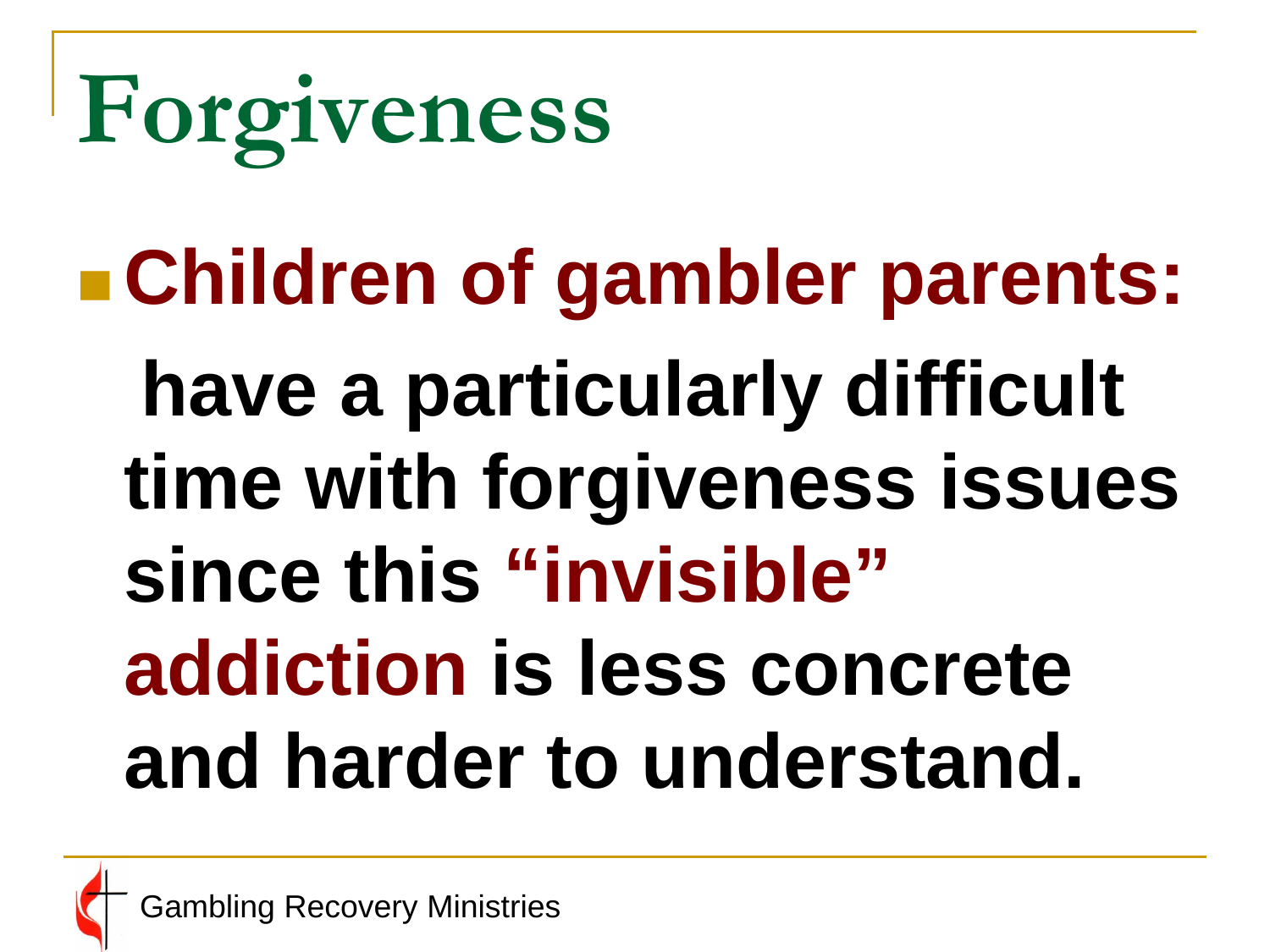# **Forgiveness**

**God's:**

 **When "Luck" is viewed in the light of God's favoring the gambler's successes, where do the gambler's losses fit into the picture?**

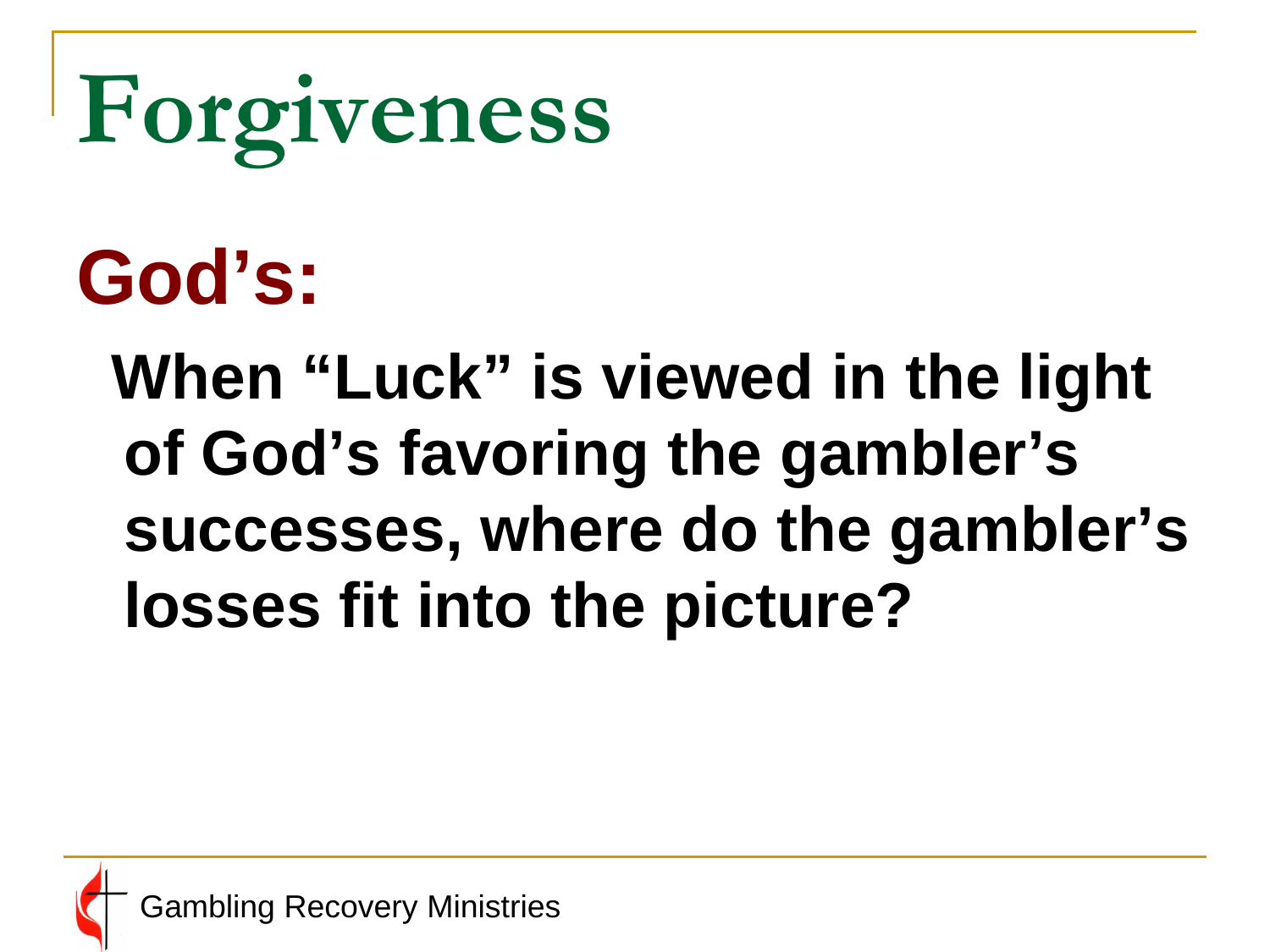# **God's Forgiveness**

■ Do the losses reflect God's disfavor / **punishment … and therefore, God's not forgiving the gambler?**

 **Issues of God's favor (love; acceptance)** *<u>VS</u>*  **God's wrath (punishment; abandonment)** 

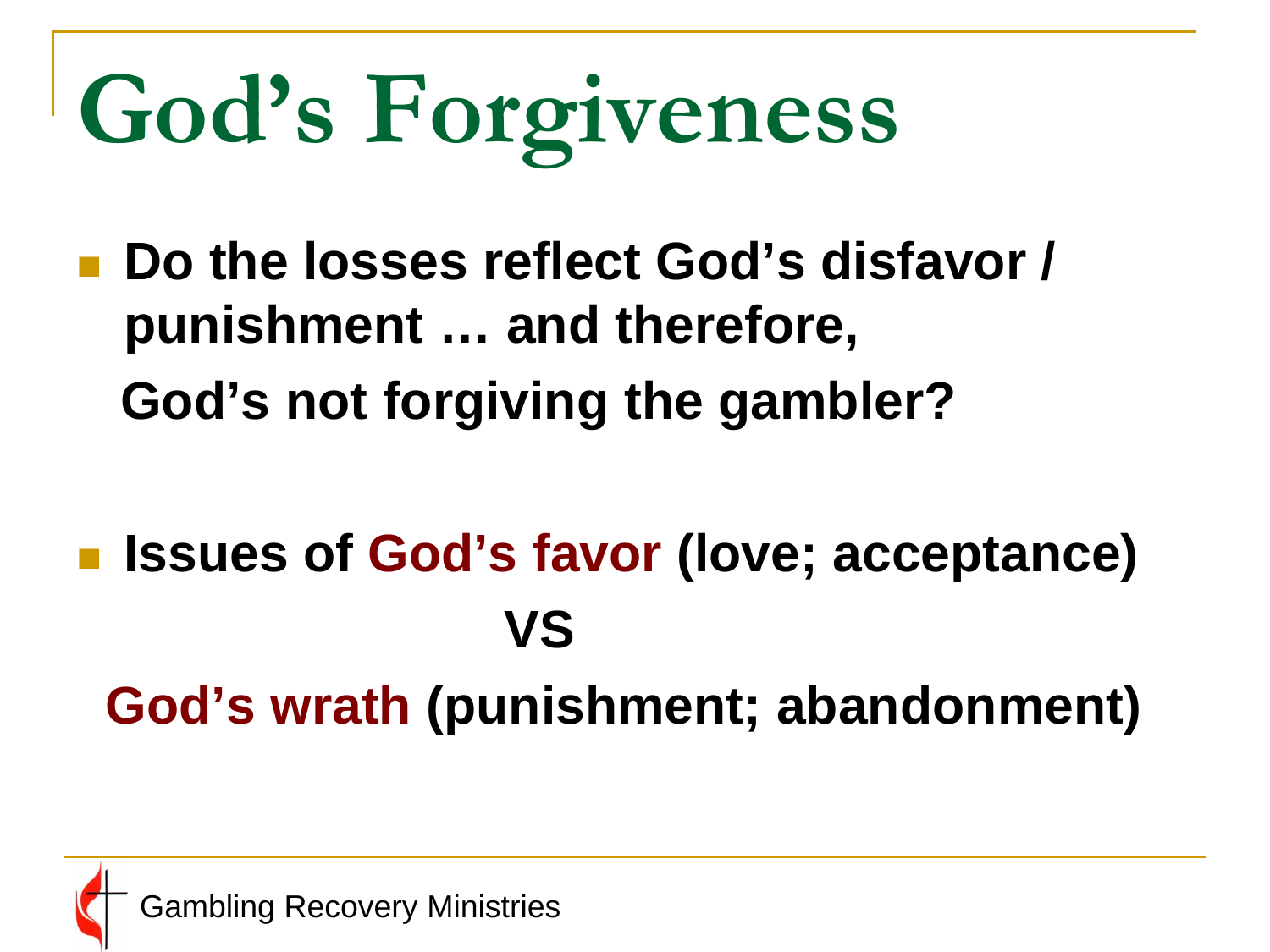

- **As lying becomes habitual and a way of life for the gambler, trusting becomes a major issue with family members, employers, and friends therefore …**
- **Trusting each other, in recovery, needs to be a process instead of an automatic step.** *(a process within a process)*

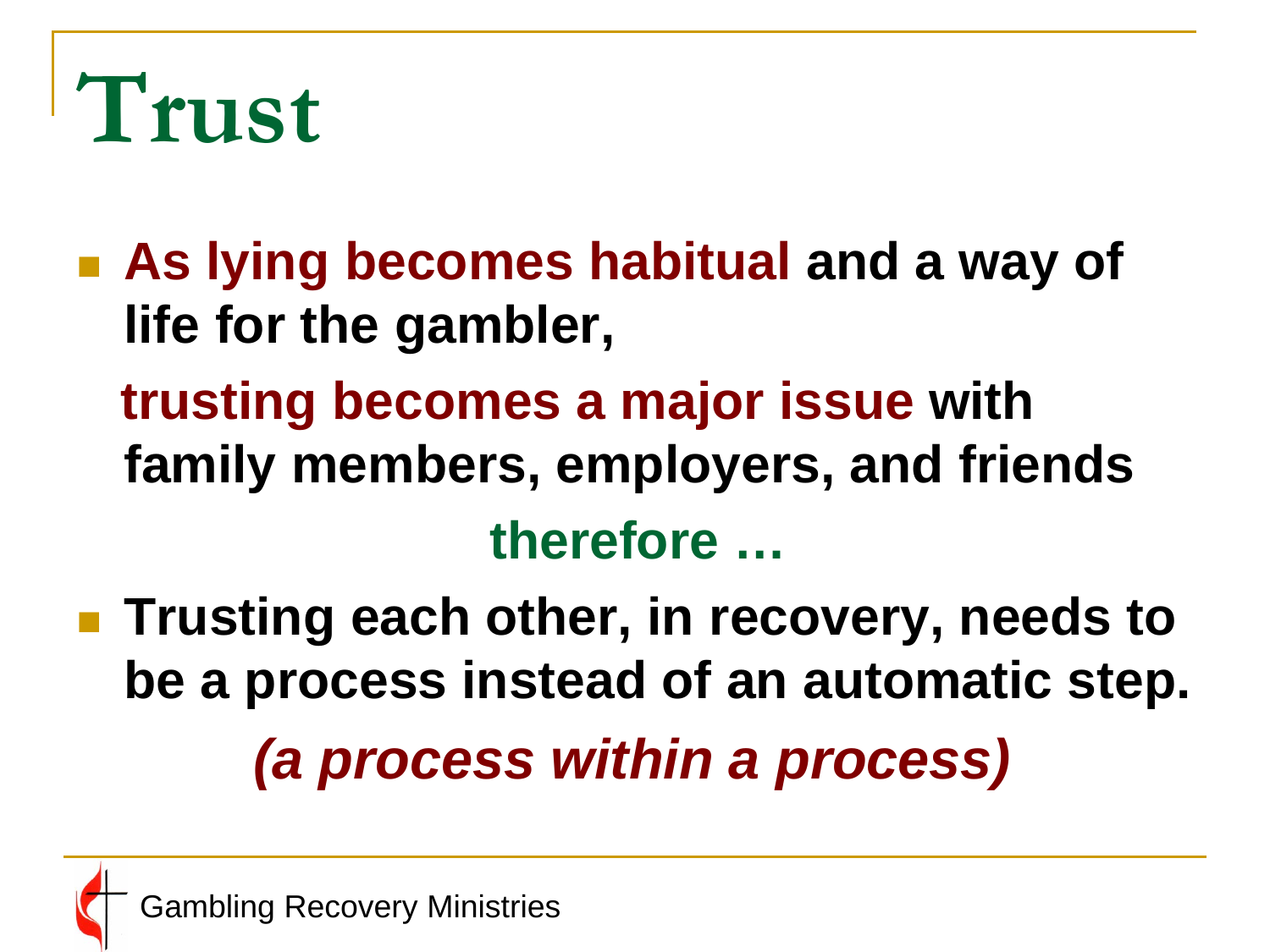### **Concept of** Hope and a New Life

- **When a gambler finally reaches the**
- *hopeless* **phase, the concept of "hope" is**
- **not real anymore.**
- **That is why Step 1 is number 1 in the**
- **12 Step recovery process.**
- *"We admitted we were powerless over gambling – that our lives had become unmanageable."*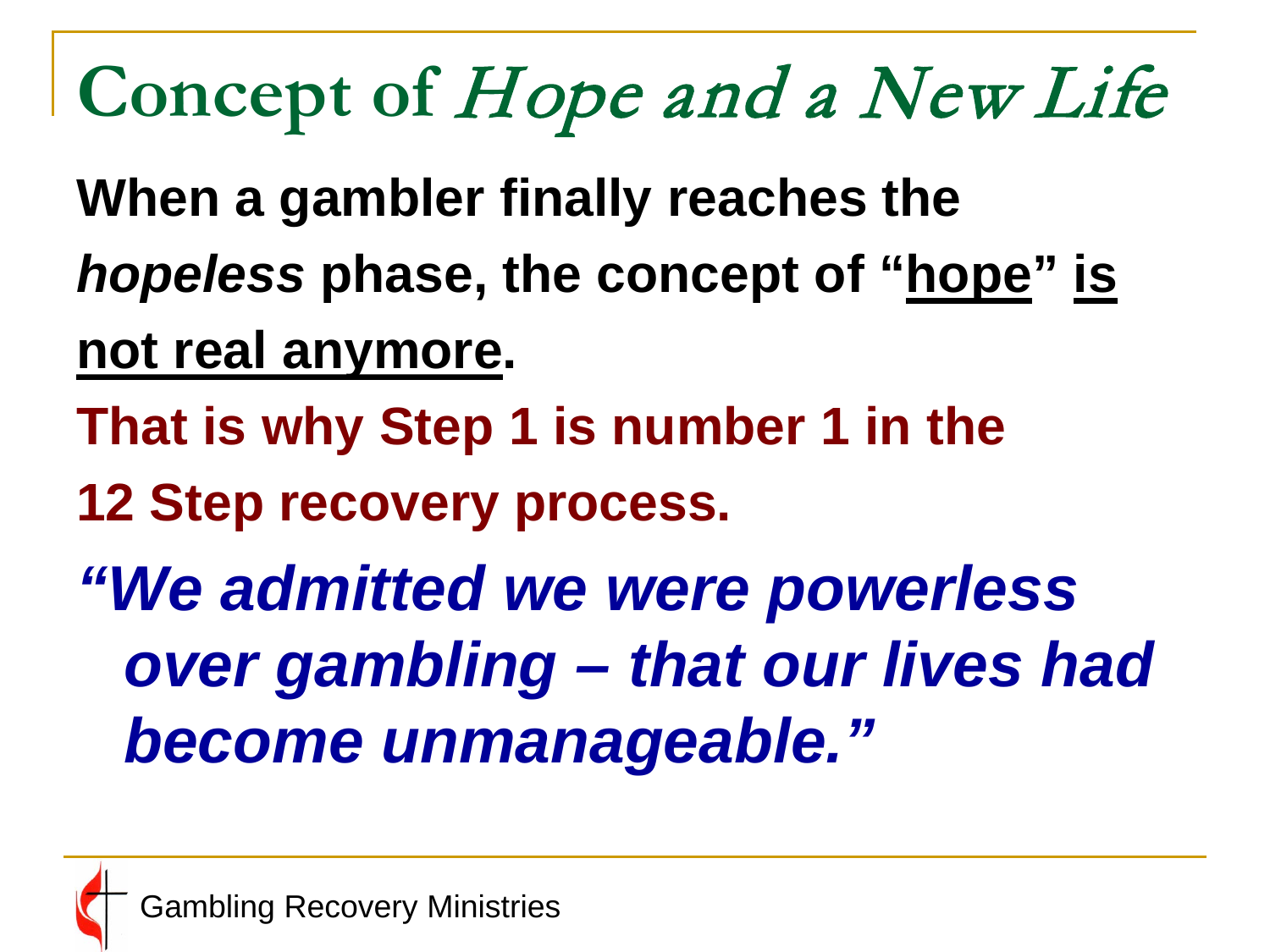### **Concept of** Hope **and a** New Life

**Step 2 is quite a big step to take for a person in the** *hopeless* **phase.**

- **Somewhere between Step 1 and Step 2, the ability to trust – even feebly – enters the recovery process.**
- *"Came to believe that a Power greater than ourselves could restore us to a normal way of thinking and living."*

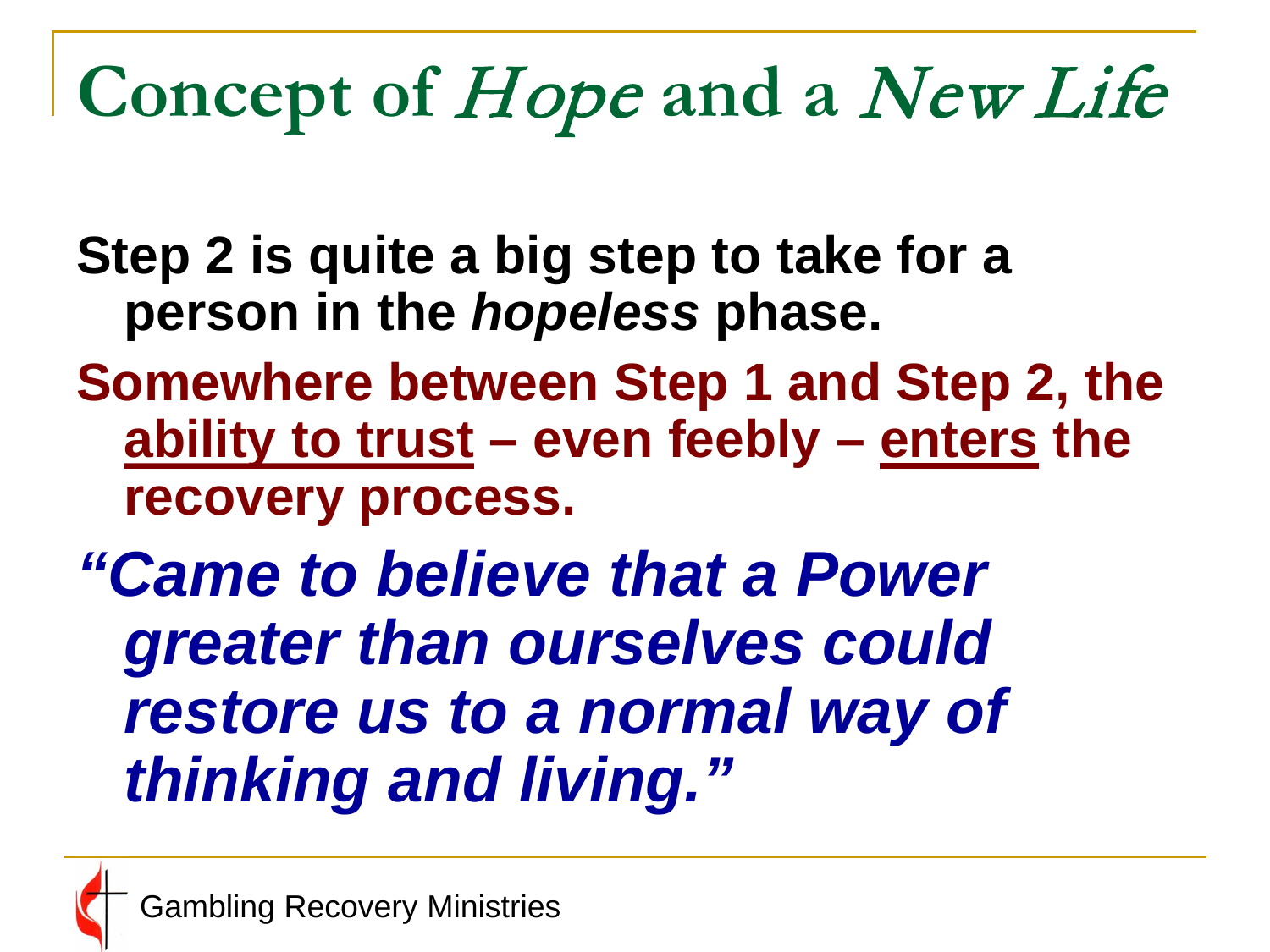**Concept of** Hope **and a** New Life

■ Step 3 evolves from a conviction that  **Step 2 has validity for him/her.**

*"Made a decision to turn our will and our lives over to the care of this Power of our own understanding."*

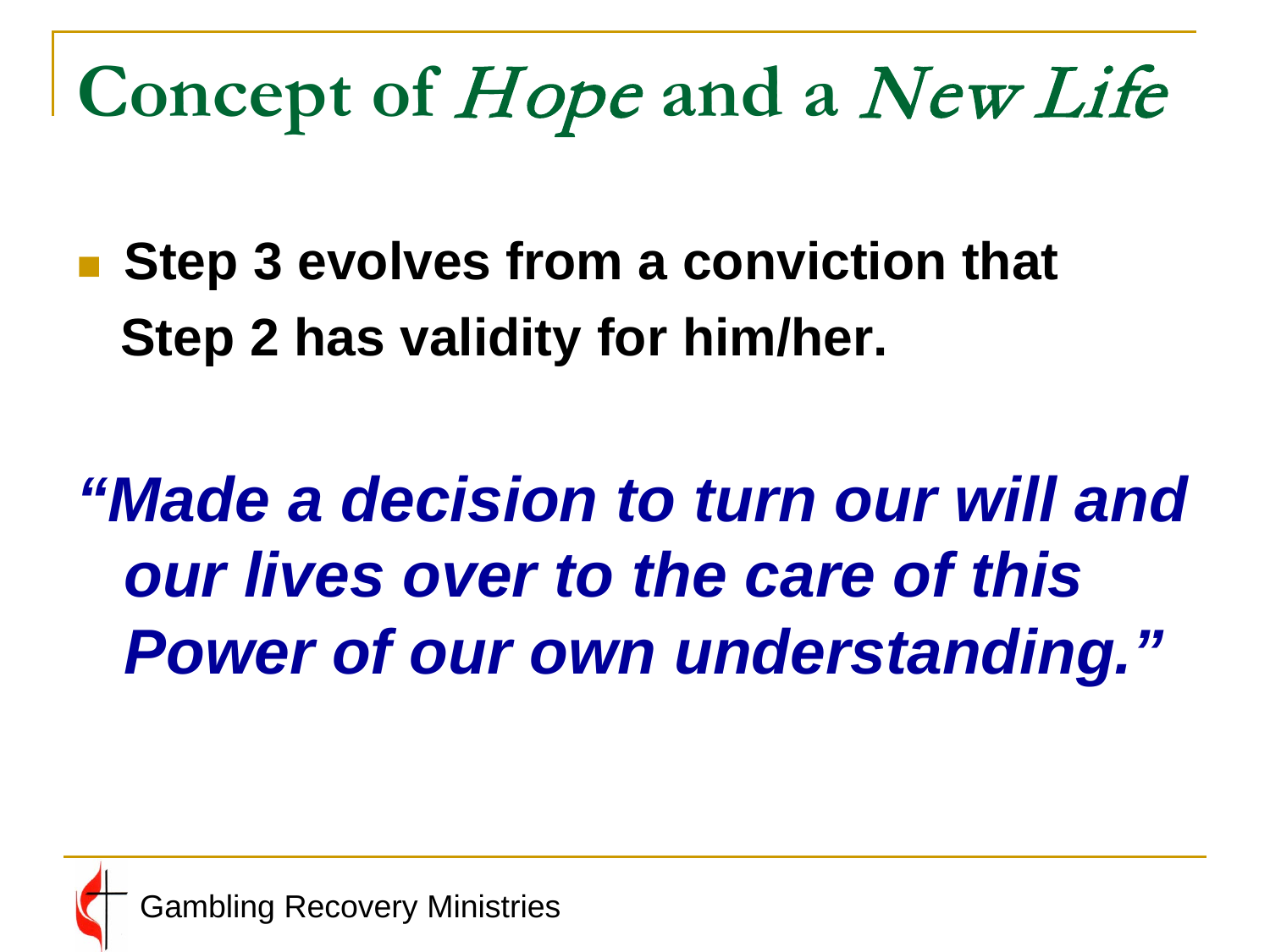**Resolution of Spiritual Issues within the Recovery Process**

- *Remember to Consider …*
- **Personal Influences:**
- *Spiritual background/upbringing:*  **Gambling = morally wrong (sin) VS a natural activity**
- **Gambler & others may perceive problem gambling behavior as a sign of moral weakness AND the necessity for treatment/support groups = invalid**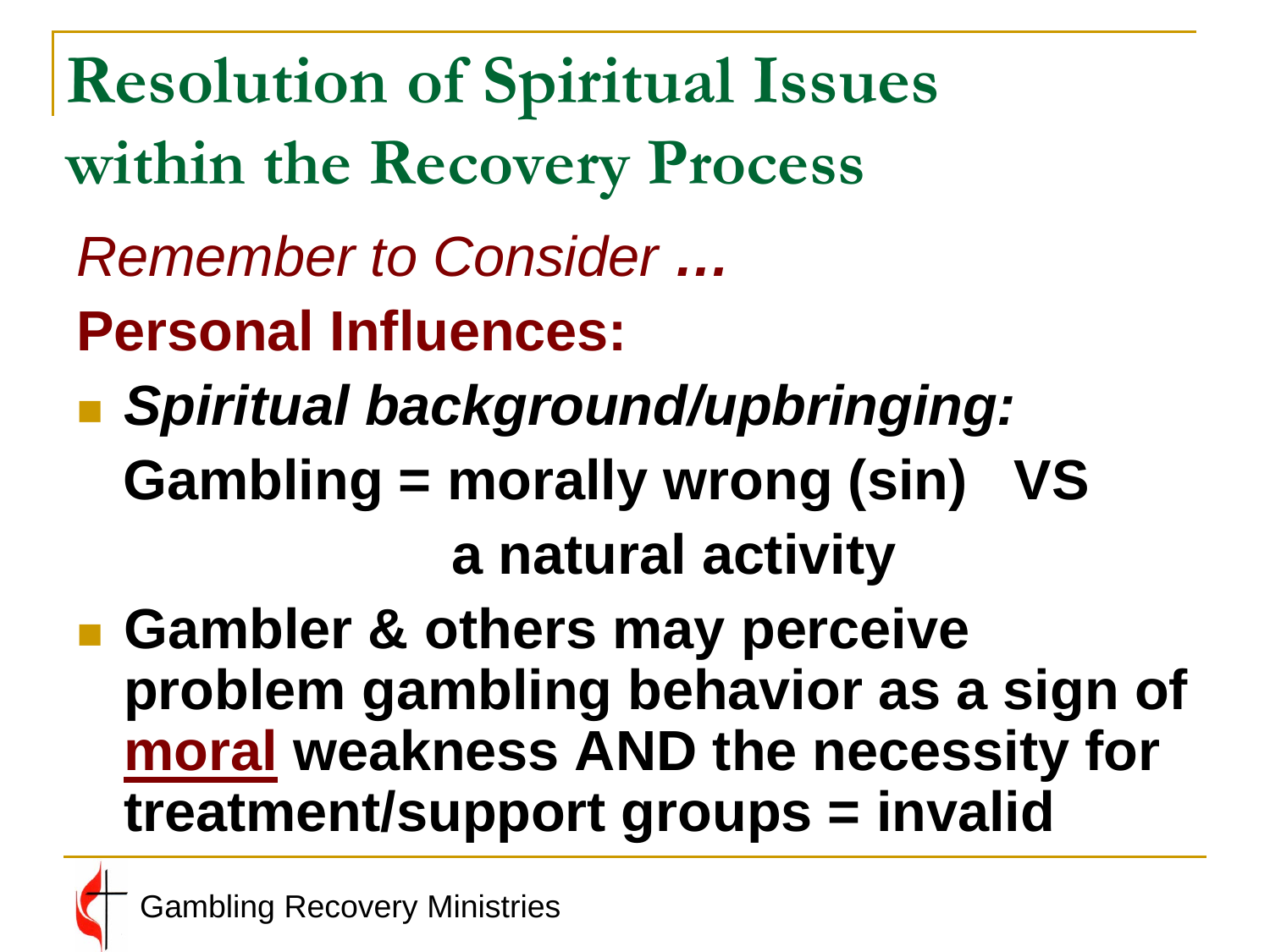

#### **The recognition and resolution of spiritual issues contribute**

*significantly*

#### **to the recovery process!**